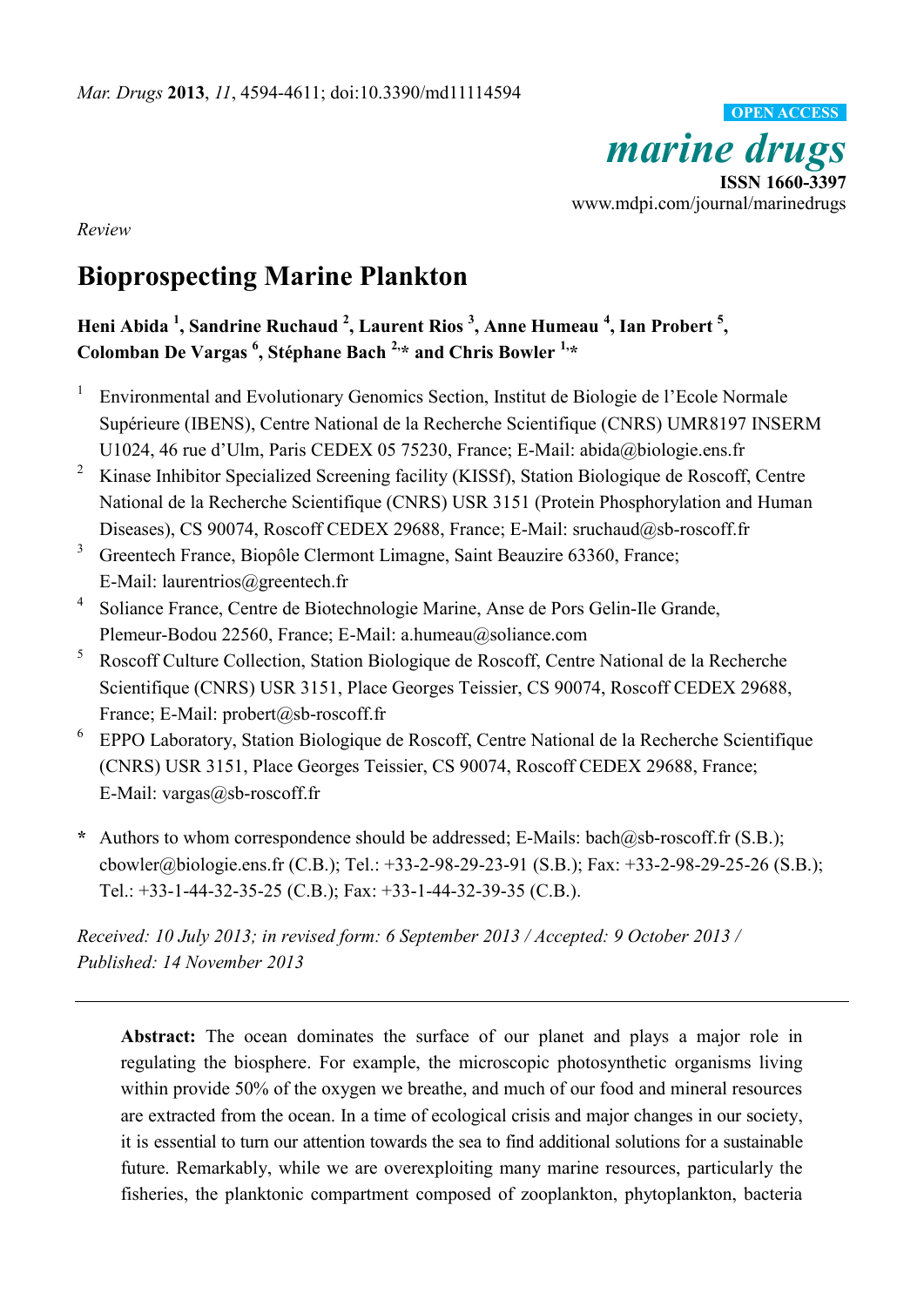and viruses, represents 95% of marine biomass and yet the extent of its diversity remains largely unknown and underexploited. Consequently, the potential of plankton as a bioresource for humanity is largely untapped. Due to their diverse evolutionary backgrounds, planktonic organisms offer immense opportunities: new resources for medicine, cosmetics and food, renewable energy, and long-term solutions to mitigate climate change. Research programs aiming to exploit culture collections of marine micro-organisms as well as to prospect the huge resources of marine planktonic biodiversity in the oceans are now underway, and several bioactive extracts and purified compounds have already been identified. This review will survey and assess the current state-of-the-art and will propose methodologies to better exploit the potential of marine plankton for drug discovery and for dermocosmetics.

**Keywords:** bioprospecting; high-throughput screening; plankton natural product; marine natural product; biodiversity; molecule discovery

# **1. Introduction**

As the world population expands and ages, we need to prepare to face new challenges if we hope to live longer and healthier lives while conserving our planet and its natural resources for future generations. Health care is one of the major concerns linked to increased life expectancy and the recent shift in lifestyles. On the one hand, the increase in genetic and life-style related diseases such as cardiovascular disease, ischemic stroke, diabetes, chronic respiratory disease, and some types of cancers are on the rise [1] and on the other hand, despite remarkable progress, infectious diseases persist as being the leading causes of mortality in the world. Indeed, even with a supposedly large arsenal of therapeutic methods, infections continue to be a major health concern all over the world—including developed countries [2]. Unfortunately, the discovery of new drugs has not been following the curve dictated by the emergence of drug-resistant bacteria: since the golden era of antibiotics in the 1940s, the discovery of novel antibacterial agents has been slowing down, and today the R&D pipeline for such molecules has practically run dry [3]. Unless the rise in antibiotic resistance can be reversed, we can expect to see a substantial rise in incurable infection and fatality in all parts of the world [4,5].

When it comes to life-style diseases, although our therapeutic arsenal is very limited, some simple adjustments to our nutrition can considerably reduce the risk of such conditions [6], but feeding over seven billion people with healthy and nutritious food is no easy task. In addition to having more and more people to feed, current climate changes are causing reduced yields of some of our most common crops on a global scale [7,8], which may have particularly dire effects in developing regions of the world. In fact, it is not just the crops but entire ecosystems that may be remodeled as we continue to burn fossil fuel and release carbon in the atmosphere at a rate one million times faster than it takes the planet to sequester it [9]. Our energy consumption has gone from 8.5 million to over 13 million kilotons of oil equivalents in the past twenty years [10], and yet we remain almost entirely reliant on fossil fuels.

The issues of health, nutrition and energy are all becoming increasingly substantial, but are also strongly intertwined: we must bolster our therapeutic options in spite of the constant race against drug-resistant strains, find new and better ways to feed an increasing population while keeping a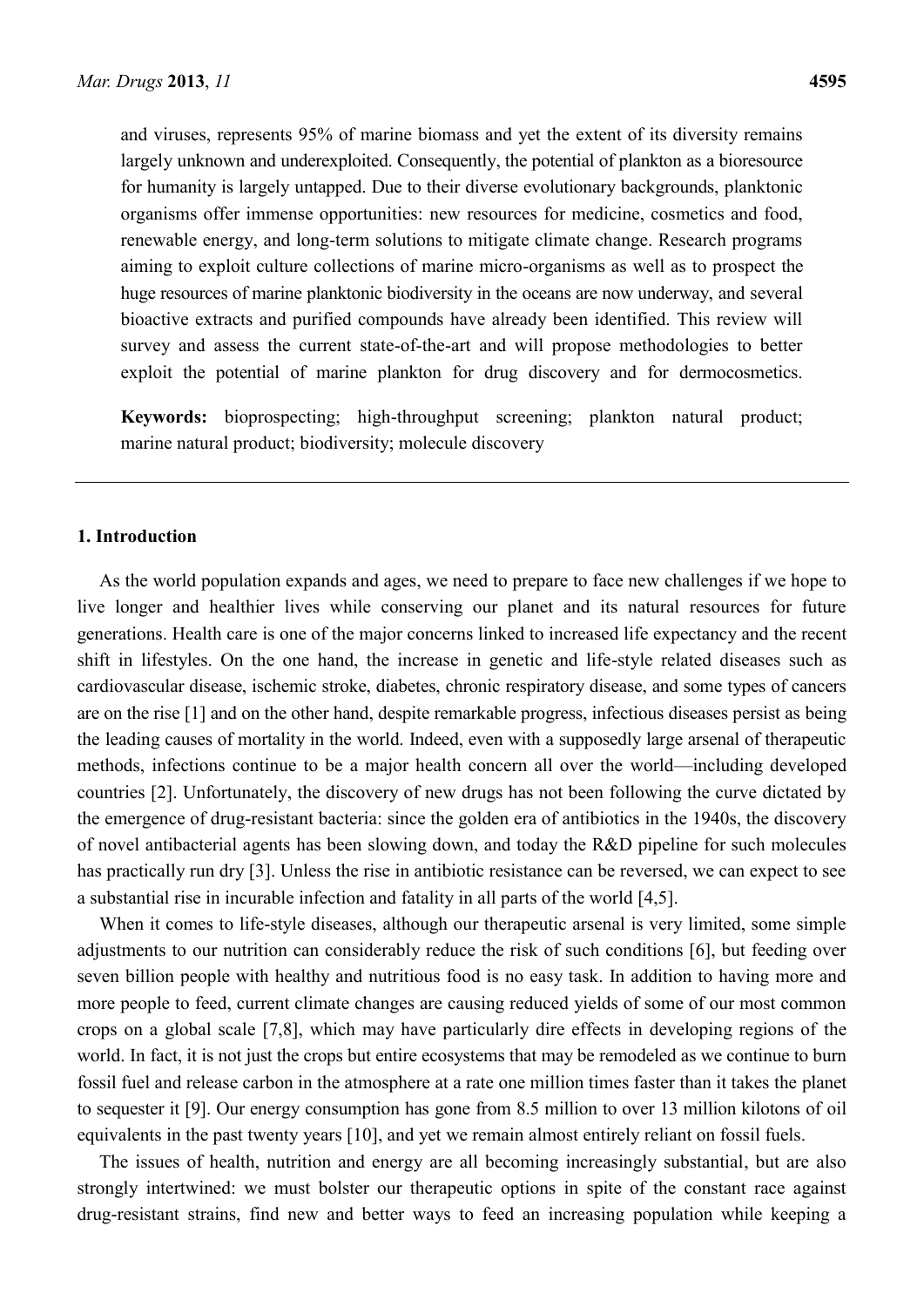healthy diet, and reduce our carbon emissions drastically despite our heavy reliance on oil. Addressing one issue without exacerbating another has proven to be quite a challenge in the past decade. One example is that the 250-fold increase in nitrogen production over the past century (principally driven by its use as fertilizer in agriculture) compares with only a three-fold increase in the human population over the same time period. However, the excess nitrogen fertilizer in soil and run-off water feeds certain bacteria which release nitrous oxide into the atmosphere, the third most potent human contributor to global warming today [11].

We believe that novel and less disruptive solutions could be found through bioprospecting the oceans, in particular drawing on the arsenals of molecules, enzymes and genes found in largely unexplored groups of microscopic marine organisms. Recent advances in DNA technologies and heightened awareness of environmental issues, such as global warming, have come together to potentiate the science of marine microbiology [12]. Many international research initiatives have emerged in the past few decades, such as the US-EU marine genomics taskforce on biotechnology research, the *Tara*-Oceans and Malaspina expedition, the MicroB3 Project, the Global Ocean Sampling expedition, Ocean Sampling Day, and the PharmaSea project. Furthermore, our improved understanding of microbial communities, coupled with new technologies for sampling the ocean and for bioactive screening, has led to the identification of a range of molecules, genes, and strains of interest. In this review, we will discuss how bioprospecting of these organisms can provide us with tools to address key issues facing humanity in the form of novel bioactive molecules and novel high-producing strains and describe screening methodologies that have brought such molecules and/or strains to light.

## **2. The Plankton as a Target for Bioprospecting**

About 3.5 billion years ago the ocean was probably the birthplace of life, and today marine microbes number in the millions in every liter of seawater. They represent more than 95% of marine biomass and are present in many different environments, e.g., in the water column, in ocean sediments, or associated with other organisms. Many of them drift with the currents together with other microscopic organisms such as zooplankton and are collectively referred to as plankton, from the Greek word "planktos" meaning "drifter". Planktonic organisms are found in all marine environments, including extreme conditions, and are extremely diverse in taxonomic groups (with representatives from all kingdoms of life), trophic groups and sizes (Table 1). Representatives include viruses, bacteria, the photosynthetic phytoplankton, and a wide range of larger zooplankton that graze on the smaller organisms. The abundance of different plankton varies according to size, with viruses present typically at up to 10 billion particles/L, bacteria at up to one billion cells/L, phytoplankton at up to 10 million cells/L, and zooplankton at up to 1000 organisms/L. Marine planktonic ecosystems are highly dynamic environments subject to a wide range of external forces. Some organisms, referred to as holoplankton, are constitutively planktonic whereas others (known as meroplankton) are part of this community only during a specific phase of their life cycle, usually the larval stage. It is important not to overlook these latter organisms in bioprospecting because they may represent novel sources of molecules (e.g., used in defense mechanisms) that are not found in their mature counterparts. Such metabolites have been reported in larvae from *Luffariella variabilis* [13], asteroid eggs [14], ascidian larvae [15], polychaetes [16], and bryozoan larvae [17], none of which were detected in their mature—non-planktonic—counterparts.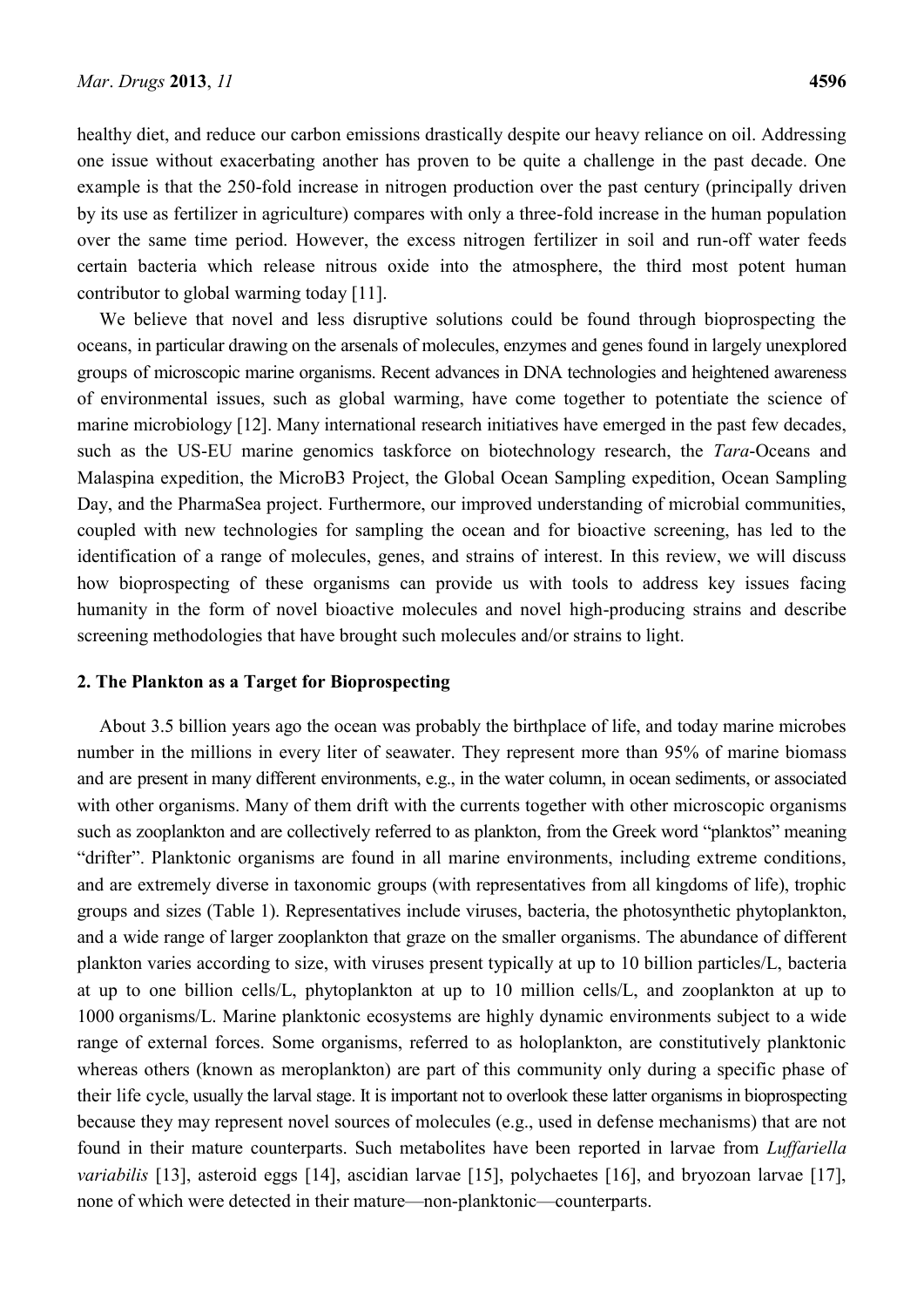| Plankton breakdown by size     | <b>Examples of diversity by taxonomy</b>                                      |
|--------------------------------|-------------------------------------------------------------------------------|
| Megaplankton                   | Scyphozoa (large jellyfish), ctenophora, tunicata (salp, pyrosoma), mollusca  |
| Over 20 mm                     | (cuttlefish), heterokontophyta (kelp)                                         |
| Macroplankton                  | Scyphozoa (jellyfish), ctenophora, tunicata (salp, pyrosoma, doliolida),      |
| From 2 mm to 20 mm             | mollusca (small squid), chaetognatha, crustacea (krill)                       |
| Mesoplankton                   | Arthropoda (copepods, cladocera, ostracoda), scyphozoa (small jellyfish),     |
| From $0.2$ mm to $2$ mm        | chaetognatha, crustacea (krill), mollusca (pelagic "snails", "slugs",         |
|                                | "butterflies"), amoebozoa (amoeba)                                            |
| Microplankton                  | Heterokontophyta (diatoms, oomycetes), chlorophyta (green algae),             |
| From 20 $\mu$ m to 200 $\mu$ m | rhodophyta (red algae), dinoflagellata, ciliata (euplotes, astomes),          |
|                                | apicomplexa (cyclospora, selenidium), haptophyta (coccolithophores,           |
|                                | prymnesium), cryptophyta, foraminifera, radiolaria, euglenozoa, amoebozoa     |
| Nanoplankton                   | Cyanobacteria, blastocladiomycota, ascomyta, basidimycota, smaller            |
| From 2 $\mu$ m to 20 $\mu$ m   | heterokontophyta, chlorophyta, rhodophyta, dinoflagellata, ciliata,           |
|                                | apicomplexa, haptophyta, cryptophyta, foraminifera, radiolaria, euglenozoa    |
| Picoplankton                   | Cyanobacteria, proteobacteria, verrucomicrobia, nitrospirae (nitrosopumilus), |
| From 0.2 $\mu$ m to 2 $\mu$ m  | crenarchaeota, smallest heterokontophyta (pelagophyceae, chrysophytes,        |
|                                | eustogmatophyuceae)                                                           |
| Femtoplankton                  | <b>Viruses</b>                                                                |

**Table 1.** The different size classes of plankton, together with representatives of taxa present in each. Colouring is as follows: Bacteria, Protozoa, Chromista, Plantae, Fungi, Animalia.

Plankton are also often distinguished based on their mode of nutrition: autotrophic planktonic organisms use sunlight to drive photosynthesis and are referred to as phytoplankton, while the planktonic organisms that graze on them are called zooplankton and include both single celled protists such as ciliates and multicellular organisms such as salps and copepods. However, the line between phytoplankton and zooplankton can be blurred as some organisms are capable of both autotrophy and heterotrophy simultaneously, or alternate between the two depending on their environment. Due to their mixotrophic metabolism, their potential for exploitation may be missed because some functions are only transiently expressed.

Bioprospecting can involve the collection of organisms and subsequent screening for a specific molecule or activity of interest. An alternative to prospecting directly for bioactives is to search for DNA sequences encoding activities of interest, either from single organisms or by mining metagenomic sequencing data derived from whole plankton communities collected from the water column [18]. Such approaches can help bypass a number of steps required in molecule screening. Genes encoding enzymes that perform particular chemical reactions of interest to industry are well known examples (see later). Additionally, genes from plankton can be transferred to other organisms using transgenic approaches. As a case in point, one approach to reducing nitrogen input in agriculture could be to improve nitrogen use efficiency in crop plants by transferring genes encoding nitrogen transporters from phytoplankton, because these organisms are adapted to environments in which nutrients such as nitrogen are extremely scarce. Using genes from such organisms for engineering crops could perhaps yield impressive results. In addition to identifying specific molecules and genes in planktonic ecosystems, individual species and strains could allow us to produce molecules of interest that we are already familiar with but can not yet produce cost-efficiently or sustainably. Some marine microorganisms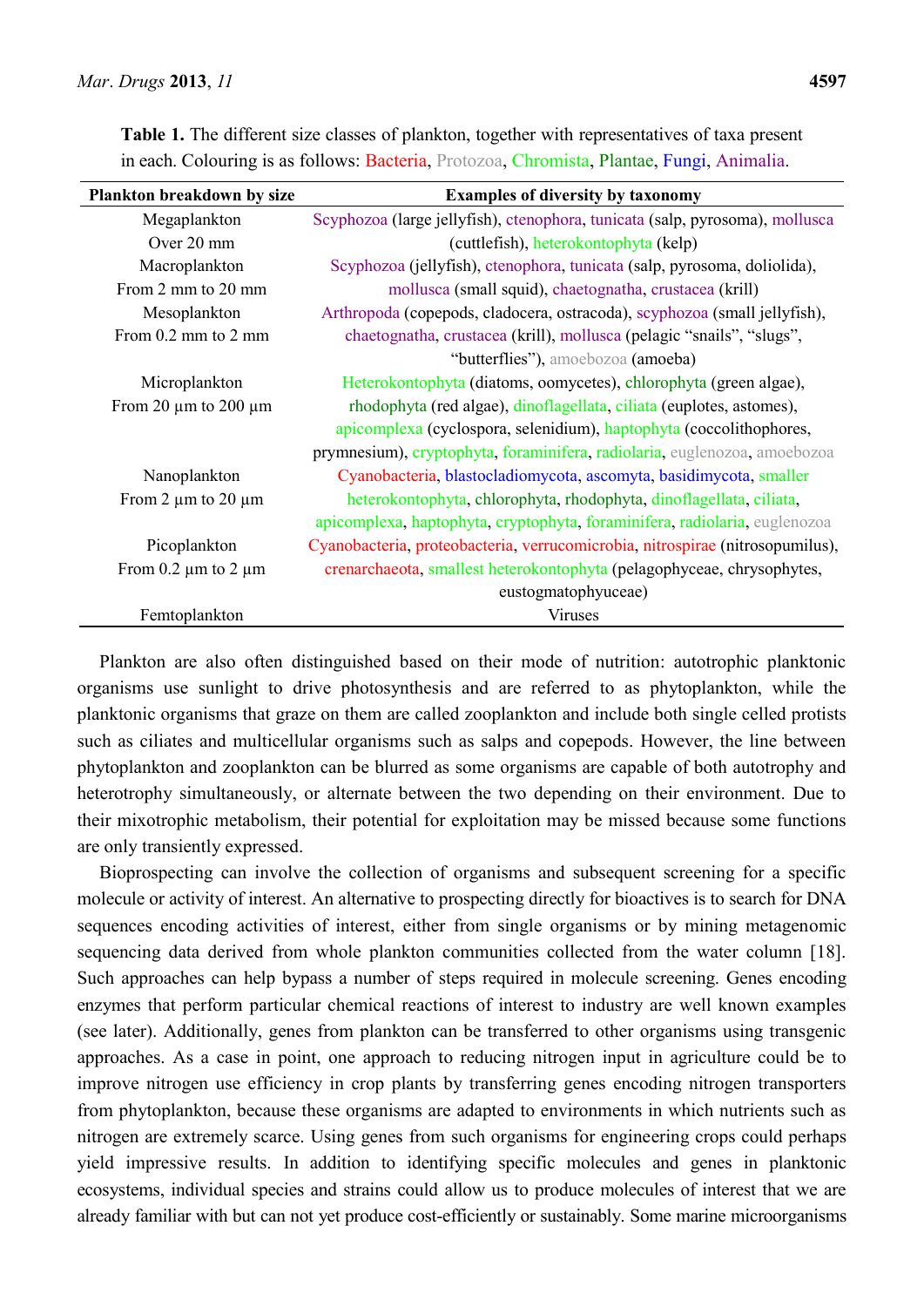are fast biomass producers and contribute significantly to global primary production [19], which makes them strong candidates to produce molecules of interest at a low cost and with little energy input. In fact phytoplankton have been used for a long time as food for humans [20] or as feedstock in aquaculture [21]. Besides being rich sources of proteins, some species like the diatom *Phaeodactylum tricornutum* are very efficient producers of other value-added compounds such as polyunsaturated fatty acids (PUFAs), carotenoids, phycobiliproteins, polysaccharides, vitamins, and sterols [22]. Some staple products in scientific research are extracted from plankton as well, such as agar which is produced by *Gracilana edulis*. Additionally, some phytoplankton such as *Nannochloropsis gaditana* and *P*. *tricornutum* are proficient at producing triacylglycerols (TAGs) which can be processed into a variety of biodiesel blends. While there are still many obstacles that must be overcome before microalgal biofuel production can become cost-efficient, the field is developing very rapidly and novel TAG-producing species and strains are constantly being discovered, a recent example being *Fistulifera* sp. JPCC DA0580 [23,24].

# **3. Bioactives from Marine Sources**

With many examples already (1003 new compounds described in 2010, more than 10,000 since the 1960s [25]), the number of articles describing "marine natural products" has increased in the last 50 years but remains significantly lower than those describing "plant natural products". With a similar trend, articles describing "plankton natural products" are increasing as well, but there is still a long way to go and this trend only began in the late 1990's (Figure 1). Conversely the number of companies active in the development of natural products from plankton has steadily increased. Amongst these, Greentech and Soliance are specific examples of companies with products derived from marine plankton (see later). Planktonic organisms, notably microalgae, generate a wide range of primary and secondary metabolites of commercial interest. The most well known examples are from chlorophycaea: β-carotene from *Dunaliella tertiolecta*, an industry currently estimated at \$260 million and astaxanthin from *Hematococcus pluvialis*, which generated \$200 million in 2012. Of course, one species can be efficient at producing more than one high-value compound simultaneously: *D*. *tertiolecta* is also known to produce a pigment, violaxanthin, that exerts a potent antiproliferative activity on MCF-7 breast cancer cells [26].

Mining for novel molecules in planktonic communities has already delivered a wide range of additional molecules of biomedical interest, including cyclopeptides from cyanobacteria which could be novel cancer drugs [27], domoic acid from red algae and diatoms for its anthelmintic activity [28], fucoxanthin from brown algae as a possible treatment for cancer [29] or to combat diabetes [30,31], cephalosporin P from fungi as an antibacterial agent [32], diterpenoid diacylglycerol from planktonic molluscs as protein kinase C activators [33] and phlorotannins from kelp [34] and many more are in (pre-)clinical trial phases. Organisms adapted to extreme conditions (temperature, pressure, pH, salinity, toxicity, *etc*.) seem particularly interesting for finding molecules that would not normally be encountered in the most common environments, whether they be primary or secondary metabolites. For example, extremophilic bacteria have been sampled extensively in such environments, which has led to the identification of a range of novel molecules, most notably the DNA polymerases now exploited for the polymerase chain reaction [35] a workhorse technique in molecular biology.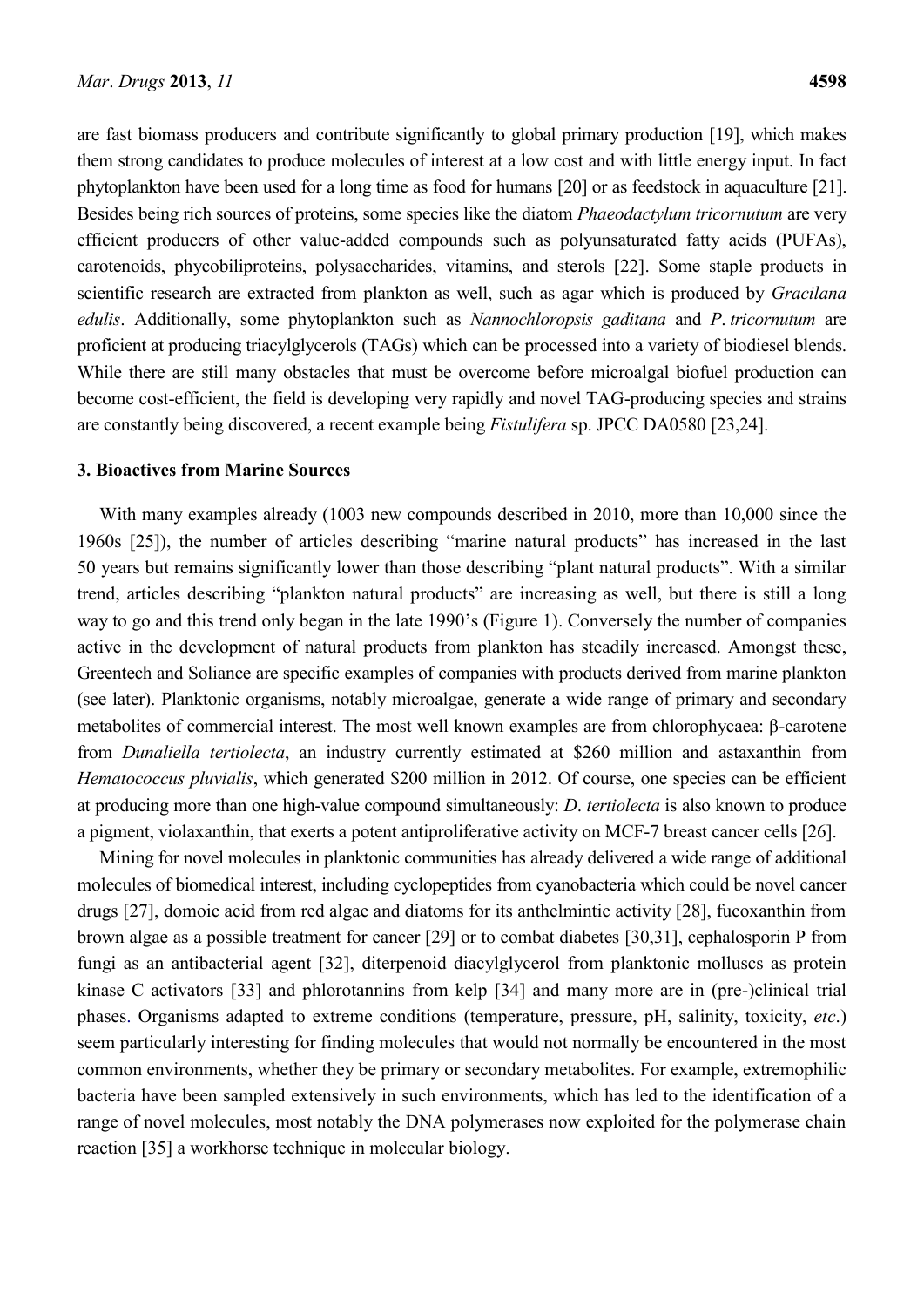100000 plant+natural+product marine+natural+product 10000 plankton+natural+product 1000 100  $10$ 1 1950 1960 1970 1980 1990 2000 2010

**Figure 1.** Number of articles per keyword query by year (analysis done on 26 August 2013 using PubMed.gov).

The biotechnology company Greentech (Saint-Beauzire, France) uses natural raw materials (plants, seaweeds, microalgae and microorganisms) to obtain natural molecules of interest and to develop them into innovative bioactive molecules. Greentech aims at the development of technologies using algae (mainly microalgae) as raw materials or as biological tools to produce products or services. With this knowledge, Greentech has isolated a variety of microalgal strains and has optimized culture conditions—photoautotrophic as well as heterotrophic—in closed systems (Figure 2) in order to produce and study their metabolites. Indeed, many of these metabolites are produced transiently by microalgae as a response to stress which has led to the development of a technology denoted metabolic induction. Microalgae are efficient at adapting to rapid environmental changes and therefore the metabolic induction concept lies in managing and modifying culture parameters during the final production step in bioreactors which triggers physiological adjustments that induce the over-expression or accumulation of the targeted metabolites. By using metabolic induction, metabolite production can allow efficient harvest of value-added components without using genetically modified organisms. Such technologies have allowed industry-scale production of:

- Nutrients and oligoelements commercialized for human nutrition or aquaculture: polyunsaturated fatty acids (PUFAs), including eicosapentaenoic acid (EPA) and docosahexaenoic acid (DHA), carotenoids, and modified amino acids such as selenomethionine.
- Fluorescent pigments commercialized as fluorescent markers for biological or medical diagnosis as a non-polluting—yet equally efficient—alternative to radioimmunological tracers, e.g., C-/R-phycocyanin, allophycocyanin, and C-/R-phycoerythrin.

Greentech has also developed active ingredients for cosmetics such as  $\text{SILIDINE}^{\textcircled{}}$  from the microalga *Porphyridium cruentum*. SILIDINE® is a blend of oligosaccharides and oligoelements that induce the synthesis of endothelin-1 in fibroblasts and endothelial cells when applied topically. The binding of endothelin-1 to surface receptors ( $ET_A$  and  $ET_{B2}$  receptors) of vascular smooth muscle cells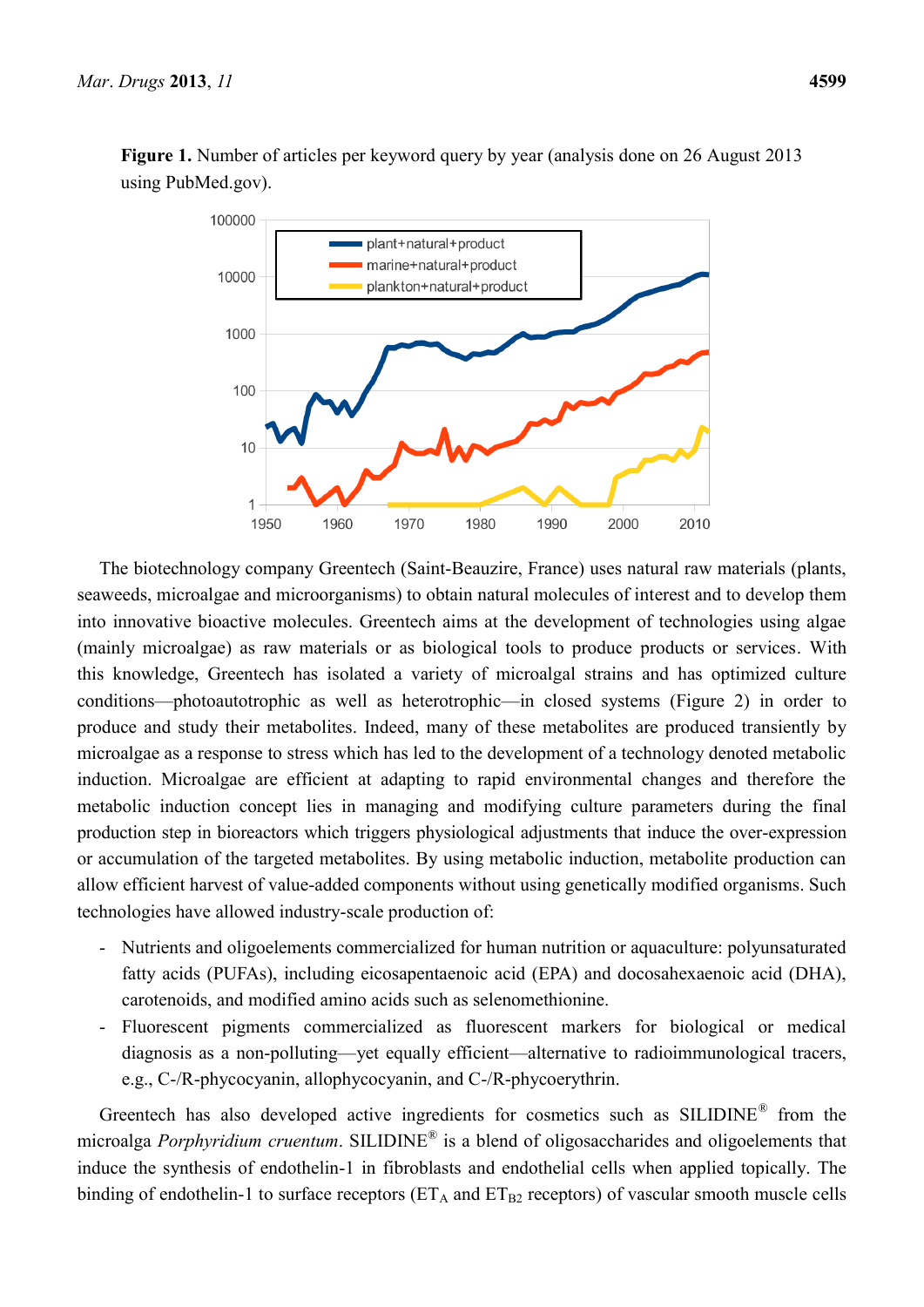induces a signal that spreads from the outside to the inside of the plasma membrane and activates several effectors that initiate release of the second messenger  $Ca^{2+}$ , formation of the complex  $Ca<sup>2+</sup>$ -calmodulin-myosin light chain kinase, phosphorylation of the myosin light chain and finally constriction of the microvasculature. This bioactive blend can be used for vascular tonicity enhancement to correct redness (rosacea, flushing, dark circles) and heavy legs syndrome.

**Figure 2.** Culturing methods for microalgae developed at Greentech. (**a**) "Bag" culture system, very efficient at producing biomass at a low cost in batches. From left to right: Red algae (two bags), Green algae (two bags), Green algae in optimal conditions for β-carotene production, hence the yellow color (two bags); (**b**) "Annula" photobioreactor where the artificial light source is inside the culture. This system is optimal for controlling culture conditions and mixing, which generally allows for the highest final biomass yield in batch cultures; (**c**) 2500 L "Tubular" photobioreactor. This system is best for continuous culture conditions while maintaining the bulk of the culture in exponential growth phase; (**d**) Bench photobioreactor used by Greentech for culture condition optimization; (**e**) Samples from a culture collection in liquid or solid media; (**f**) "Fermentor" culture system for heterotrophic microalgae growth.



As another proof-of-concept from industry, the Soliance Company (Pomacle and Pleumeur-Bodou, France) has developed an innovative active ingredient, Megassane, from the cultivated marine microalgae *P*. *tricornutum* which is reputed as being rich in eicosapentaenoic acid (EPA) and docosahexaenoic acid (DHA), two essential polyunsaturated fatty acids (PUFAs). The initial objective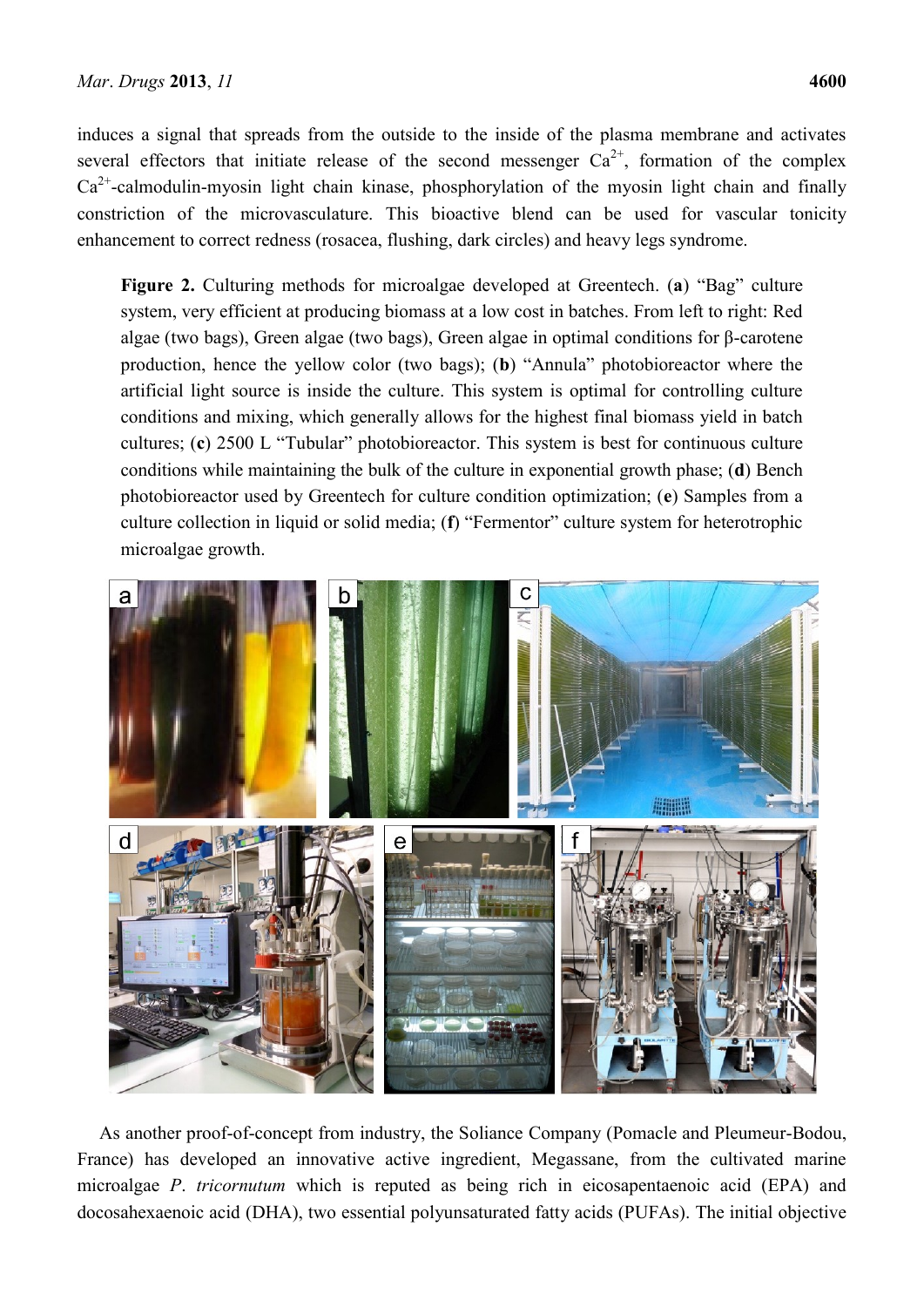of Soliance's screen was to isolate an anti-aging agent by screening for molecules that target proteasome activity. The proteasome is a proteolytic system responsible for the degradation of oxidized proteins (and was the object of the 2004 Nobel Prize in Chemistry awarded to Aaron Ciechanover, Avram Hershko and Irwin Rose). This enzymatic complex is in charge of "housekeeping" cellular cleansing through the degradation of damaged proteins. It is now well established that the proteasome is responsible for the degradation of most proteins and that impairment of proteasome function is a hallmark of cellular aging, most notably in photoaging (exposure of human skin to UV irradiation) and chronological aging [36].

Because fatty acids seem to have an influence on proteasome activation, the effects of oleic, linoleic and linolenic acids were studied by Soliance. Lipid extracts from *P*. *tricornutum* were tested on healthy human keratinocytes (NHK) and effects on the three proteasome proteolytic activities were analyzed: LLVY-amc, chymotrypsin-like activity; LLE-na, post-glutamic-like activity; LSTR-amx, trypsin-like activity. Megassane, thanks to its unique composition in fatty acids, was found to stimulate all these enzymatic activities and thus to activate the proteasome. Through this activity, Megassane helps the epidermis to eliminate oxidized proteins, as verified by quantification of oxidized proteins in NHK cells.

#### **4. Bioprospecting in Culture Collections**

The biodiversity of marine plankton is immense [37] and consequently so is the potential for biotechnological exploitation. While *ex situ* laboratory cultivation is not a prerequisite for bioprospecting, it tends to greatly facilitate it. For marine plankton, many microalgae and prokaryotes have been cultured, but there has been relatively little success for metazoan zooplankton, heterotrophic protists or viruses, perhaps because they have very specific requirements for vitamins, cofactors or micronutrients, or that they have very elaborate symbiotic or host-pathogen relationships that cannot currently be mimicked in controlled laboratory conditions. Even though a relatively wide range of cultures of microalgae and bacteria are available, the vast majority of applied research using cultivated resources has focused on a very limited number of model species/strains. There are a number of probable reasons for this, one of the main ones being a general lack of knowledge about the extent of the diversity of these organisms and of the culture conditions required to grow them.

Marine microalgae and bacteria were first cultured in the latter half of the 19th century [38]. Many of the methods and basic culture medium concepts that are used today were developed in the late 1800s and early 1900s. In line with the recent advances in culturing technologies (Figure 2) driven largely by interest in algae for biofuel production, several new culture media have been developed in recent years, and some older media have been improved. The use of flow cytometers for automated single cell isolation and the development of cryopreservation techniques for long-term maintenance of microorganism cultures are two important advances that have been made in recent times, leading to rapidly increasing numbers of culture isolates. Most cultures are isolated by research teams with specific uses in mind, but generally these laboratories do not have the means or the vocation to maintain these resources over the long-term.

In light of the generally accepted view that cultures are a very important community resource that are of key interest in diverse fundamental and applied research contexts, a number of dedicated structures for long-term maintenance and distribution of culture strains have been set up in the last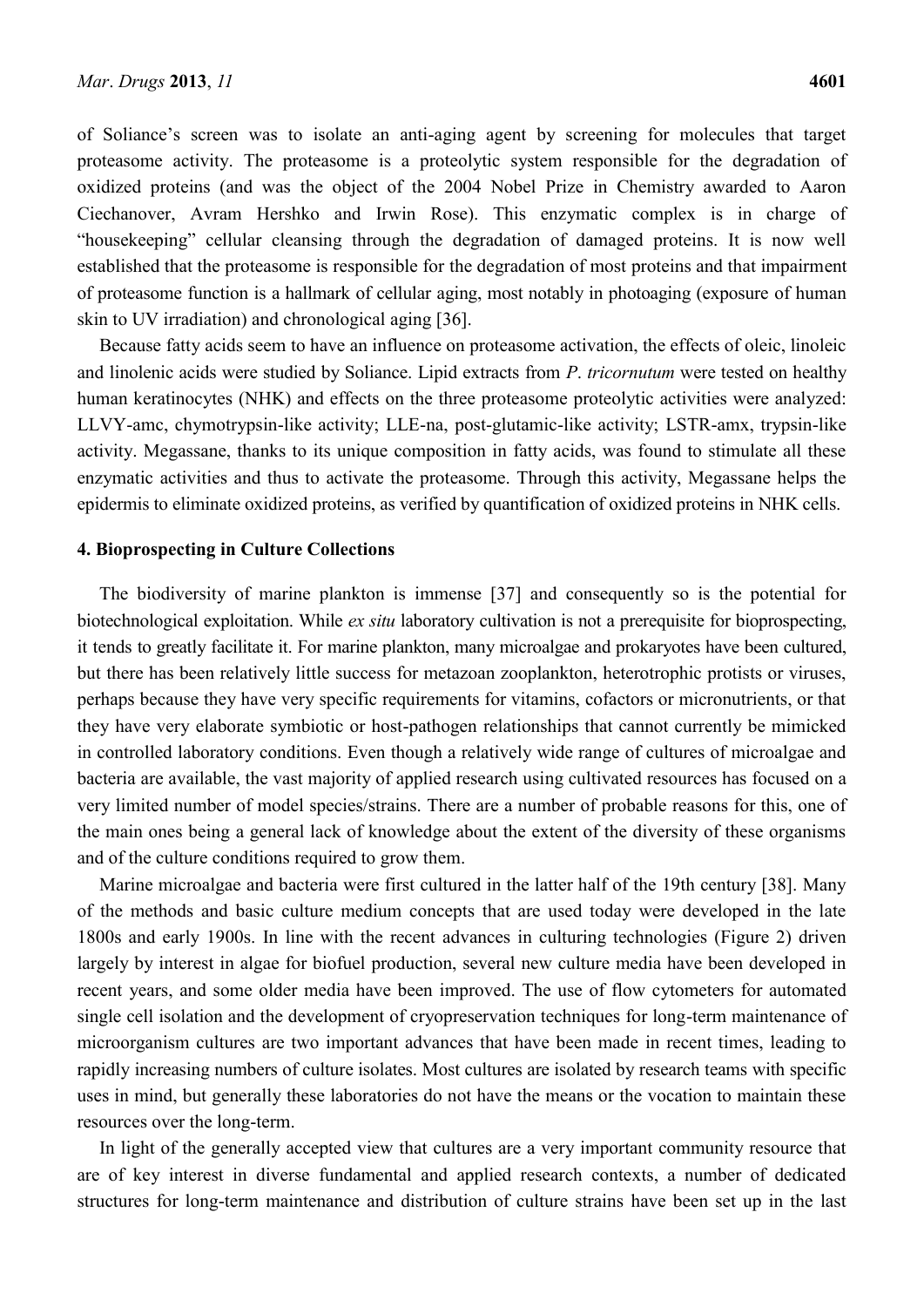30 years. The main open-access service culture collections of marine microalgae (currently holding between 1000 and 3000 strains) are: the National Center for Marine Algae and Microbiota (NCMA—formerly the CCMP) [39] in the USA, the Culture Collection of Algae and Protozoa (CCAP) [40] in the UK, the Roscoff Culture Collection (RCC) [41] in France, the National Institute for Environmental Studies microbial culture collection (NIES) [42] in Japan, and the Commonwealth Scientific and Industrial Research Organisation culture collection (CSIRO) [43] in Australia. A number of large collections of marine prokaryote cultures also exist around the world, but these have a greater tendency to be developed and maintained by private research companies and consequently are not always open-access.

Culture collections represent a resource with outstanding potential for bioprospecting. The rationale for screening existing cultures lies in: (I) The potential to provide a global overview of metabolic capacities in different lineages that allows identification of groups meriting more detailed investigation (including, if necessary, targeted isolation of species not previously cultured); and (II) The fact that once a compound of interest has been identified in a given strain, metabolic variability in closely related strains (intraspecific/intrageneric diversity) can be quantified in order to attempt to identify strains capable of producing higher amounts of the compound in question. In this latter context, culture collections often maintain multiple strains (tens or sometimes even hundreds) of certain species isolated from different locations, seasons or depths. Economic constraints mean that most envisaged biotechnological applications would require strains that grow rapidly and easily, therefore being amenable to mass culture on an industrial scale. This is probably not the case for many (or even most) of the strains maintained in culture collections, but again the range of strains available should allow compromises to be found between capacity for growth and capacity to produce a compound of interest.

For microalgae, nearly all of the known main lineages have representatives in culture and it has been estimated that between 10% and 40% of described species in three of the main ecologically important marine lineages (diatoms, dinoflagellates, haptophytes) have been successfully cultured [44]. For heterotrophic eukaryotes and metazoan zooplankton the success rate is much lower and there are several main lineages that are yet to be maintained in long-term (multi-generational) culture, such as foraminifera and radiolaria from the Rhizaria supergroup. There is therefore considerable scope for increasing the range of cultures available for targeted screening programs. Recent international collaborative initiatives to specifically address this issue include the European FP7 project Marine Microorganisms: Cultivation Methods for Improving their Biotechnological Applications (MaCuMBA) [45].

For certain model microalgal species for which large-scale genomic data is available, genetic resources (e.g., insertion/deletion mutant collections) exist or are currently being generated. The best-known case of genetic transformation in microalgae is for the freshwater chlorophyte *Chlamydomonas rheinhardtii* [46], but techniques have also been successfully applied to marine microalgae such as the diatom *P*. *tricornutum* [47] and the prasinophyte *Ostreococcus tauri* [48]. Production of genetic resources is a highly specialized and extremely time-consuming activity that is typically undertaken by research teams in public research institutions. Genetic resources for marine microalgae should start to become publicly available in the very near future, potentially via service culture collections, and this will represent an important step for future development of biotechnological applications such as the production of bioactive compounds.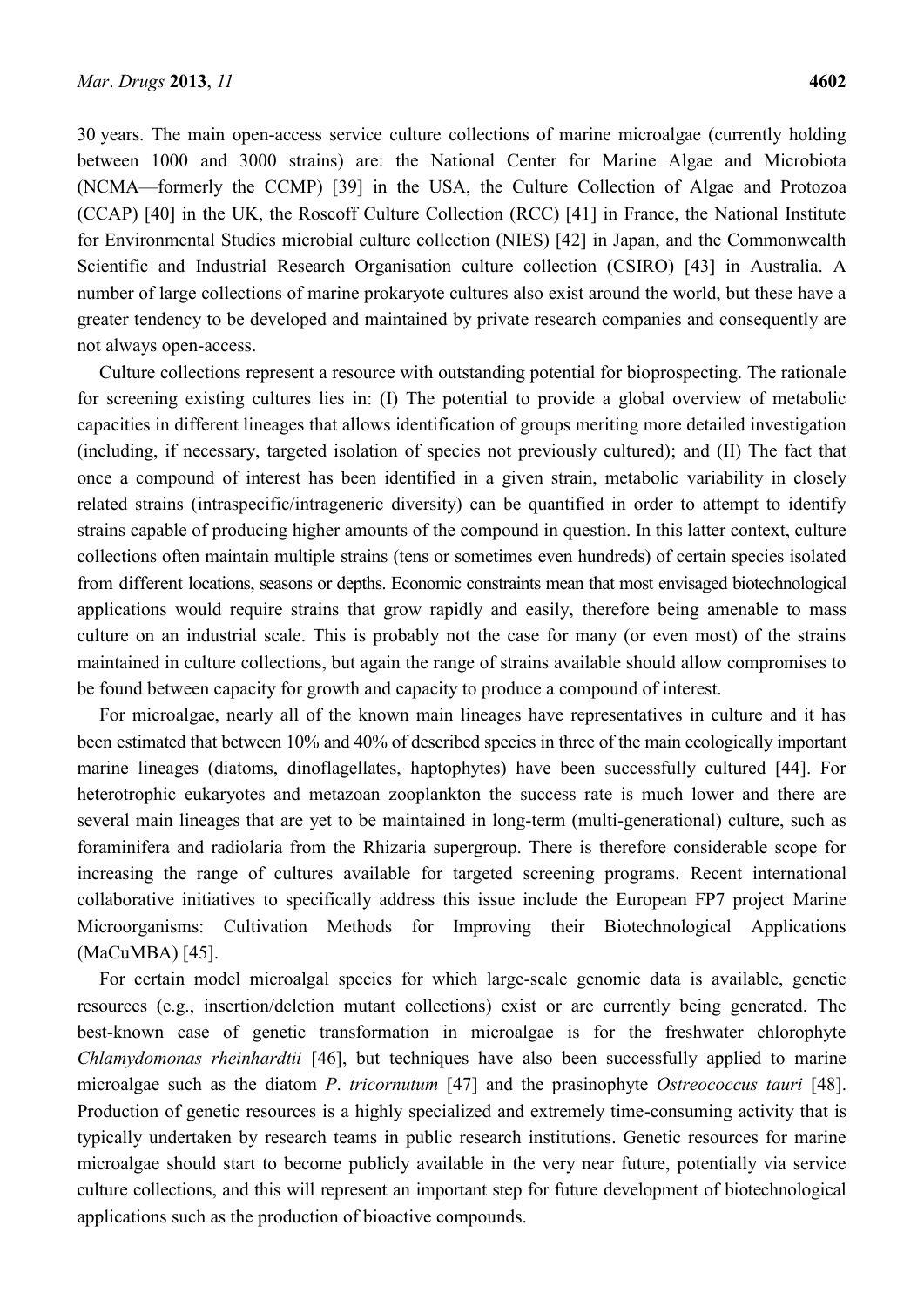To improve the productivity of a molecule of interest from a strain in culture, a variety of approaches can be followed, from increasing cell doubling time, stationary phase biomass yield, or quantity of the desired compounds in each cell. To achieve such results substantial fundamental knowledge must be acquired first, such as a better understanding of cell-cycle, photosynthetic efficiency and nutrient uptake, or the detailed elucidation of a biosynthetic pathway of interest in order to overexpress enzymes involved in production or positive regulation, or to knock-down/out genes encoding negative regulators or enzymes that break down target molecules.

## **5. Bioprospecting in the Ocean**

The bioprospecting approach is not new, as evidenced by the fact that more than 10,000 molecules have already been reported from marine sources, although very few of them have been put on the market [49]. Marine bioprospecting has tended to target macro-organisms such as corals and sponges because of their evolutionary diversity and because they have been assumed to be rich in defense molecules with efficient potencies adapted for dilute marine environments, but significant efforts have also targeted the deep ocean, particularly around hydrothermal vents because of the largely untapped biodiversity and unknown adaptations present in such extreme conditions [50]. Companies that have had a particularly high profile in the field of marine bioprospecting in recent decades include Diversa and New England Biolabs. However, perhaps due to their dynamic heterogeneous nature, or the fact that they are poorly understood, plankton ecosystems have received only scant notice from marine bioprospectors. In particular marine protists have been given very little attention despite their incredible diversity in planktonic communities, being estimated at between 70,000 and 300,000 species [51,52]. This lack of attention can be attributed to the fact that they are present in lower numbers than bacteria, making it more difficult to collect sufficient biomass. As highlighted in the previous section, an additional bottleneck is due to the difficulties of getting them into culture, although culturing techniques are evolving quickly (Figure 2).

Notwithstanding, marine protists are now receiving some attention thanks to global sampling expeditions such as *Tara*-Oceans [53,54] and Malaspina [55]. Both of these research expeditions involved around-the-world expeditions and sampling in underexplored planktonic territories, in the case of *Tara*-Oceans in many open ocean environments and in the case of Malaspina in the twilight zone between the surface euphotic zone and the deep ocean known as the mesopelagic. Both of these expeditions have brought back thousands of samples that are now being analyzed by microscopy and by DNA sequencing. Although the primary objective of these projects is to learn more about the fundamentals of marine plankton biodiversity and the functioning of their microscopic ecosystems, it is obvious that these efforts may lead to the discovery of genes encoding products and processes that can be exploited commercially.

Current interest in bioprospecting in the oceans has been further potentiated by the integration of high-throughput DNA sequencing methods to evaluate planktonic diversity and their gene repertoires. Such genomic data can provide a useful starting point to identify new enzymes involved in the biosynthesis of secondary metabolites. As a case in point, modular enzymatic assembly lines that generate molecules such as polyketides, non-ribosomal peptides, and their hybrids have been of particular interest because they can easily be identified in metagenomic and metatranscriptomic screens of natural samples [56].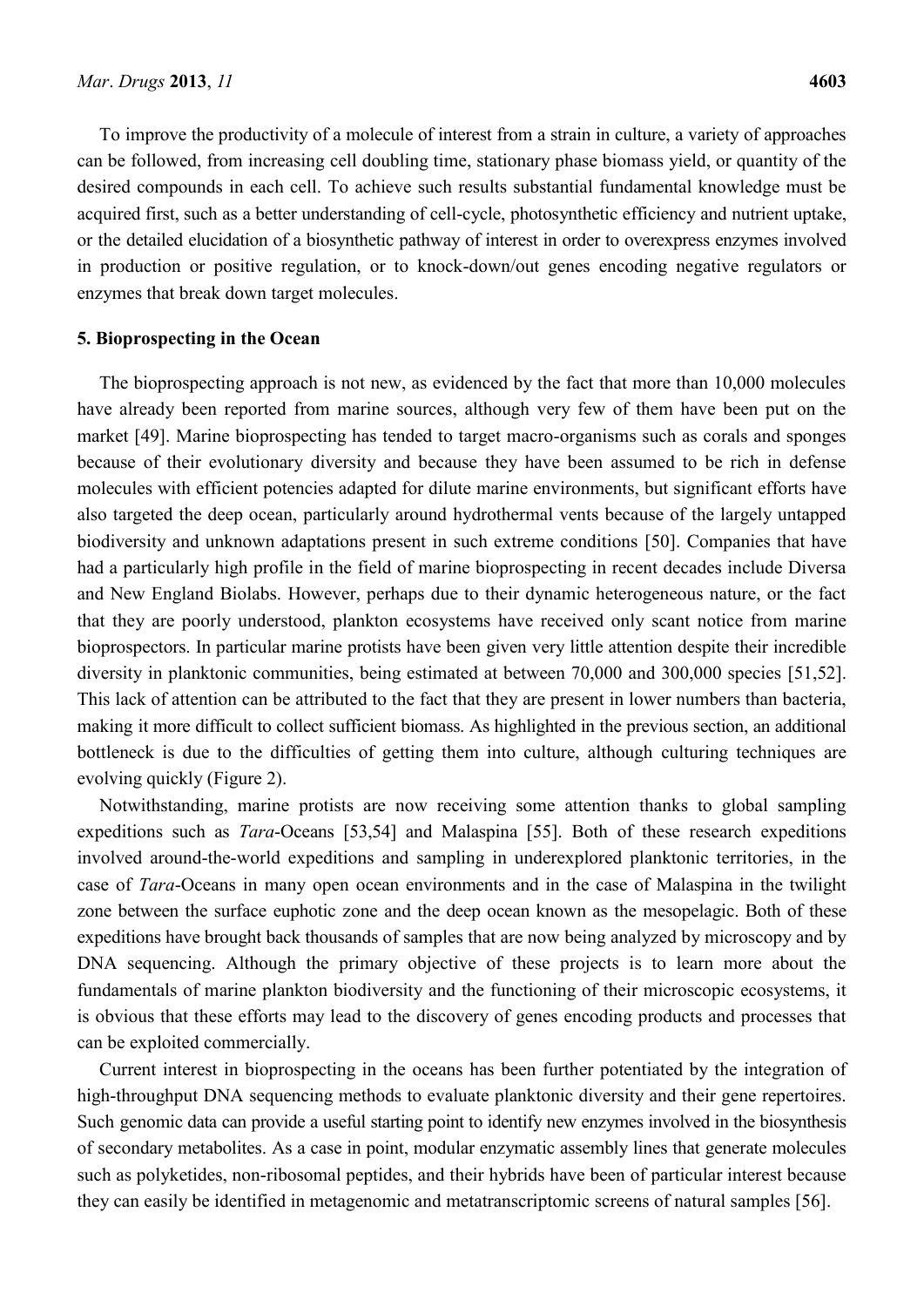The production of bioactive metabolites by plankton species generally occurs during competition for resources, suggesting that it may be possible to identify oceanic regions that can be specifically targeted for bioprospecting, e.g., oligotrophic areas in the open ocean. For example, triacylglycerides are typically induced during nutrient starvation because they constitute important energy storage compounds that prolong cell survival in unfavorable conditions [57]. Conversely, oxylipin production by diatoms has been proposed to be induced as a defense mechanism against their principal predators, crustacean copepods [58], and to constitute an effective system for allelopathic signaling between diatom cells, a cellular cross talk mechanism thought to be essential to such marine communities [59]. The cytotoxic effects of some of these diatom-derived aldehydes were also found in organisms belonging to different phyla ranging from bacteria to marine invertebrates [60]. Furthermore, some molecules may even be generated as the result of cooperative chemistry between host and microbial photosymbionts and/or bacterial symbionts. For example, it was demonstrated in *Dysidea avara* that the level of metabolites produced was dependent on the nature of their neighbors [61]. It is therefore crucial to consider a variety of planktonic organisms for bioprospecting, rather than narrow the search down to a specific clade or size fraction.

Because marine genetic resources (MGRs) have the potential to sustainably deliver considerable wealth and business opportunities to both local and multinational economies, the access and fair sharing of benefits (ABS) arising from the exploitation (for commercial purposes or for research) of MGRs is essential. Plankton are a particularly important case in point because they drift in ocean currents independently of national territories. Remarkably, more than two thirds of the ocean's surface area is beyond national jurisdiction, being governed by the United Nations Convention on the Law of the Sea (UNCLOS), which essentially means that it is not governed by anyone. An Ad Hoc working group entitled BBNJ (marine biodiversity in areas beyond national jurisdiction) is aiming to resolve issues relating to the conservation and sustainable use of marine bioresources from the high seas by 2015 and to implement a legal framework for managing biodiversity. To facilitate dialogue among the relevant stakeholders (governments, industry, research), the Mediterranean Science Commission (CIESM) has drafted a Charter on ABS that would apply to parties engaging in the collection and exploitation of MGRs. It is built upon nine core values to favor marine research and development, while preventing abuses of the ocean global commons [62]. The Paris Appeal for the High Seas also aims to establish a legal framework for the high seas to be managed as a shared common heritage for all humanity [63]. In our opinion it is essential to convince all countries as well as the United Nations to allow free sampling of ocean ecosystems to scientists investigating the structure of living systems in the oceans, as well as to develop international agreements that govern the commercial use of scientific data derived from MGRs that takes equitable account of the interests of basic and applied research. Equally important is the need for fair play in ABS issues, to ensure that scientific capacity building is transmitted from countries such as the USA and EU member states to less developed southern countries.

#### **6. High-Throughput Screening of Planktonic Resources**

The diversity of planktonic species (Table 1), from megaplankton to marine viruses, suggests an immense chemical diversity. A major obstacle when bioprospecting for natural products is that many resources are wasted in re-purifying and re-characterizing non-novel compounds only to discover—after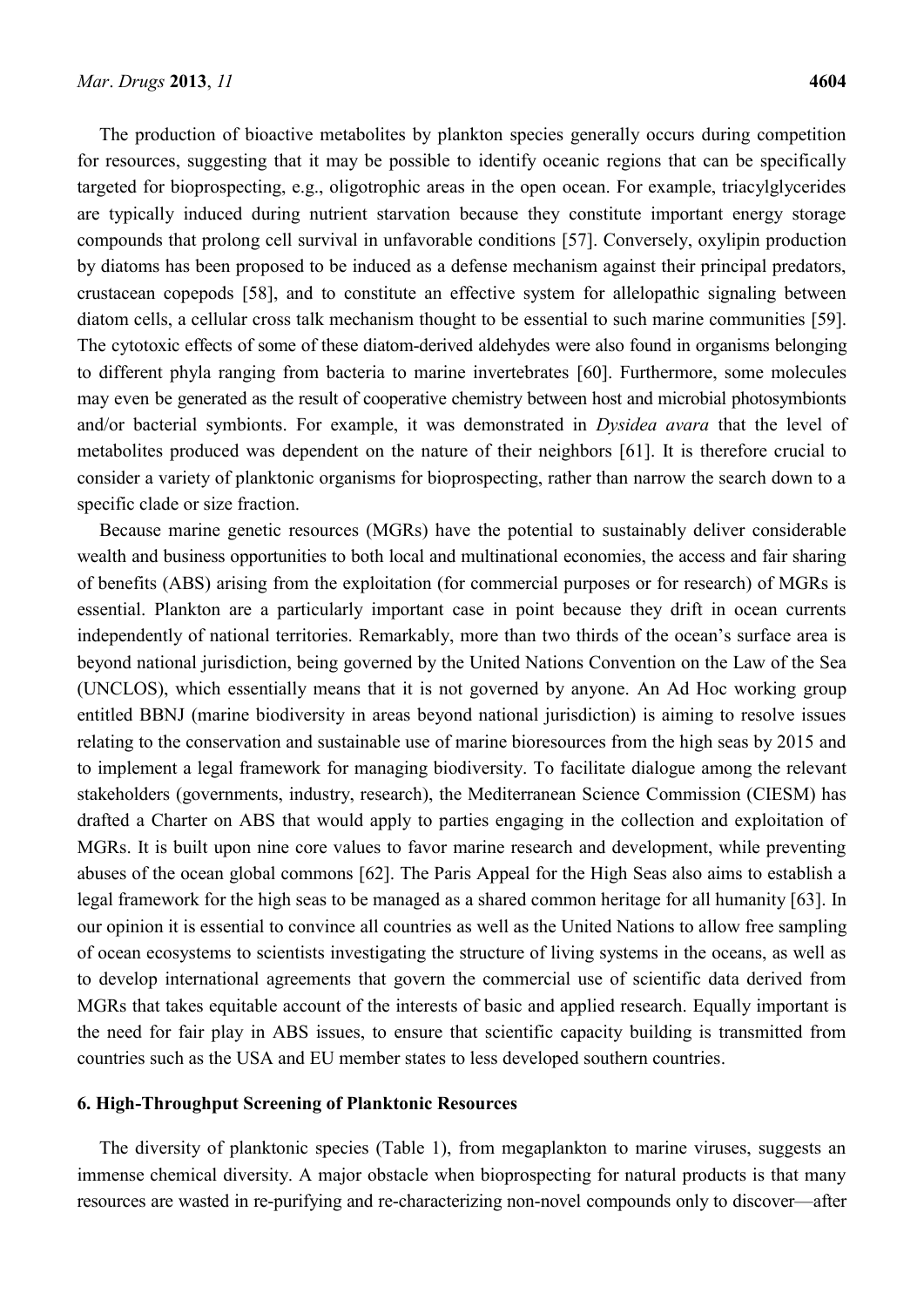time and money have been invested in sampling, cultivation, extraction, fractionation, purification and structural elucidation—that these compounds are already among the 246,000 natural compounds that have already been described [64]. To avoid the re-isolation of already described bioactive compounds and to potentiate the screening efforts, it is crucial to identify these molecules in crude marine extracts as early as possible. This strategy is called "dereplication" and involves various separation and analytical techniques (e.g., high-resolution mass spectrometry [64]). The number of studies using dereplication methods is constantly growing. Various strategies can simplify the dereplication process: one of them is to optimize the choice of marine strains to extract based on genomic and/or metabolic mining (Figure 3). For example, potential metabolite producers have been identified in collections of cultivable plankton strains by screening for specific gene encoding enzymes known to be involved in the biosynthesis of secondary metabolites of interest [65,66]. The modular enzymatic assembly lines, polyketide (PK), nonribosomal peptides (NRP) and hybrid NRP-PK are now very well described and can be targeted [56]. Besides strain prioritization, genomic/metabolomic approaches can be applied to further optimize growth conditions to increase specific metabolite production (e.g., using LC/MS-PCA-based methods [67]). The major challenge is thus to obtain a gain in originality in terms of chemical diversity of the secondary metabolites, although using a variety of culture conditions may be one way to improve this diversity. Some methods such as "OSMAC", for One-Strain-Many-Compounds, suggest modification of conditions such as medium composition, temperature, aeration, pH, and enzyme inhibitors [68].

**Figure 3.** From cultivable plankton strains to drugs on the market: A long-term adventure.



Various extraction techniques can be used to obtain sufficient amount of crude extract to complete the isolation of active molecules and achieve their structural elucidation but this information is readily found in the literature and will not be discussed here (for fungi: [69], for microalgae: [70]). In the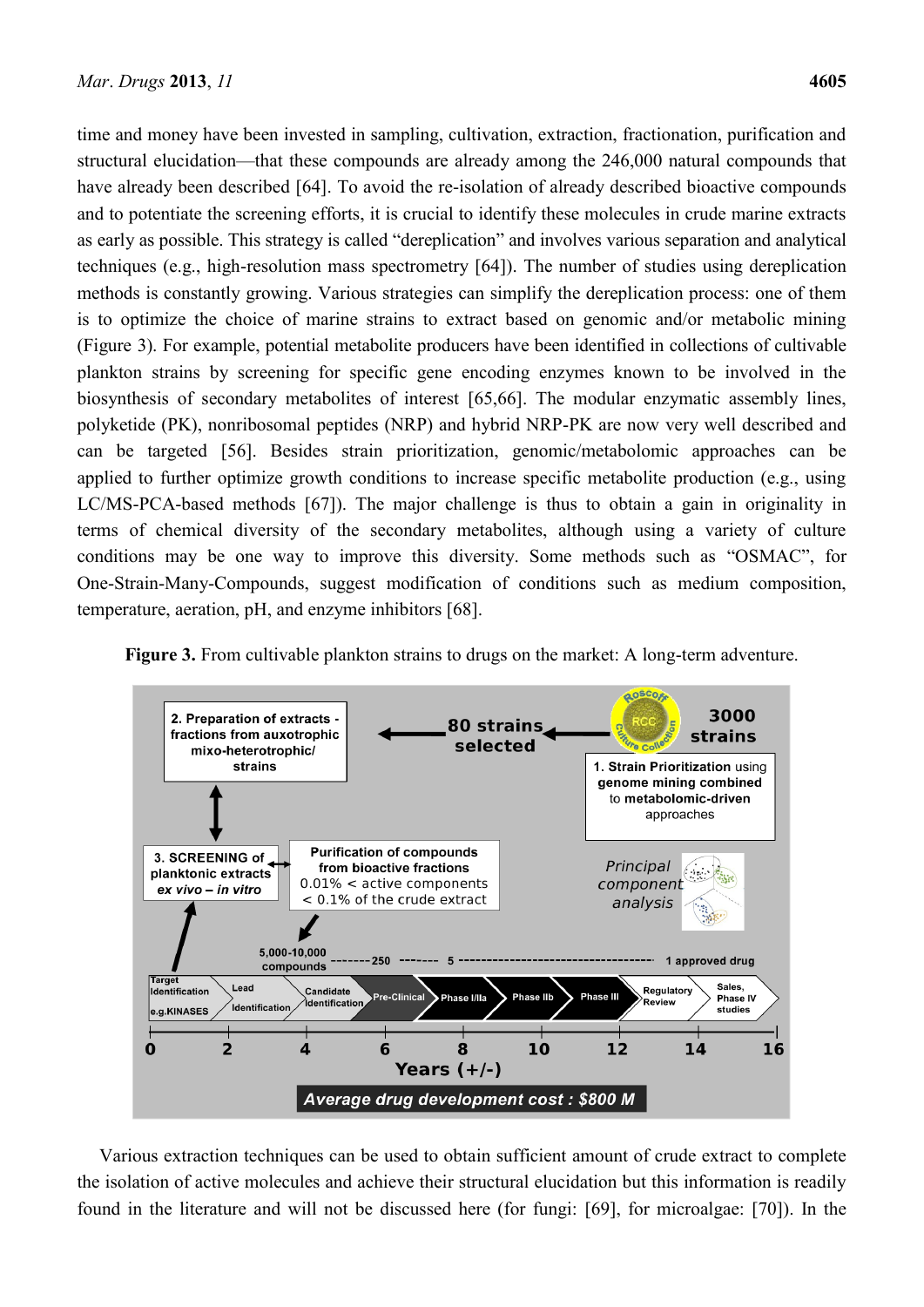process of natural product drug discovery, bioassay results guide the purification processes towards increasingly small fractions. Extracts from selected strains can be analyzed using various cell-based and biochemical assays. One example concerns the screening for molecules that target human disease-related protein kinases (PKs). PKs are currently among the most promising targets used by big pharmaceutical companies for the characterization of new active ingredients. Robotic-assisted methods are now available to perform a fully-automated analysis of potential PK inhibitory activity in natural extracts or arrays of purified chemical compounds [67]. As a case in point, SB-Roscoff has developed a Kinase Inhibitor Specialized Screening facility (KISSf, Roscoff, France) using a panel of selected disease-related PKs in order to evaluate the therapeutic properties of either marine natural extracts or purified natural compounds.

Fields of application depend on the kinases being targeted. PKs involved in the control of cell division (notably cyclin-dependent kinases, CDKs) or more precisely in mitosis (Aurora and Polo-like kinases) may be of interest for cancer treatment. To target similar kinases essential for the cycle of parasites such as those responsible for leishmaniasis or malaria, parallel screenings may be carried out in order to compare the specific inhibition of parasite-derived kinases *vs*. human kinases in order to develop new therapeutic methods. The potency to inhibit cell growth can be combined with screening methods on PKs to optimize the "bio-guided" fractionation and isolation of active planktonic compounds [26]. With this kind of automation, and our increasing knowledge in cell culturing, an impressive screening potential is made available through planktonic micro-organism screening in which cell fractions can be cultured in a variety of conditions and then screened for the desired active agent at a rate that is unmatched. Essentially, the successful screening methods used for prokaryotes and yeast from land environments can be expanded to an even more diverse environment. The screening of marine extracts in the general context of drug development is depicted in Figure 3. Drug development defines the process of bringing a new drug to the market once a candidate compound has been identified through the process of drug discovery including notably the screening phase. Drug development includes pre-clinical research on microorganisms/animals and clinical trials on humans and usually includes the obligatory step of obtaining regulatory approval to market the drug. Figure 3 highlights the complexity of the process. Indeed, it is estimated that the success rate for the development of a new drug is 0.01% [71].

#### **7. Conclusions**

From this brief overview in which we have summarized current state-of-the-art and prospects for discovery of new bioresources from marine planktonic organisms, it is evident that several success stories have already emerged and that interest in the field is likely to grow way beyond what has been seen in previous years. Bioprospecting the immense planktonic biodiversity could lead to new ways to address a number of today's global issues. Using phytoplankton as a feedstock for biofuels would have a drastically lower impact on the planet's carbon cycle than using fossil fuels, could provide us with sustainable liquid energies such as biodiesel, and perhaps even hydrogen some day. Planktonic organisms could also help us produce large amounts of nutraceutical and pharmaceutical components to help the increasingly aging population by preventing or treating lifestyle-related diseases. Additionally, mining for new bioactive molecules in this virtually unchartered ecosystem could yield a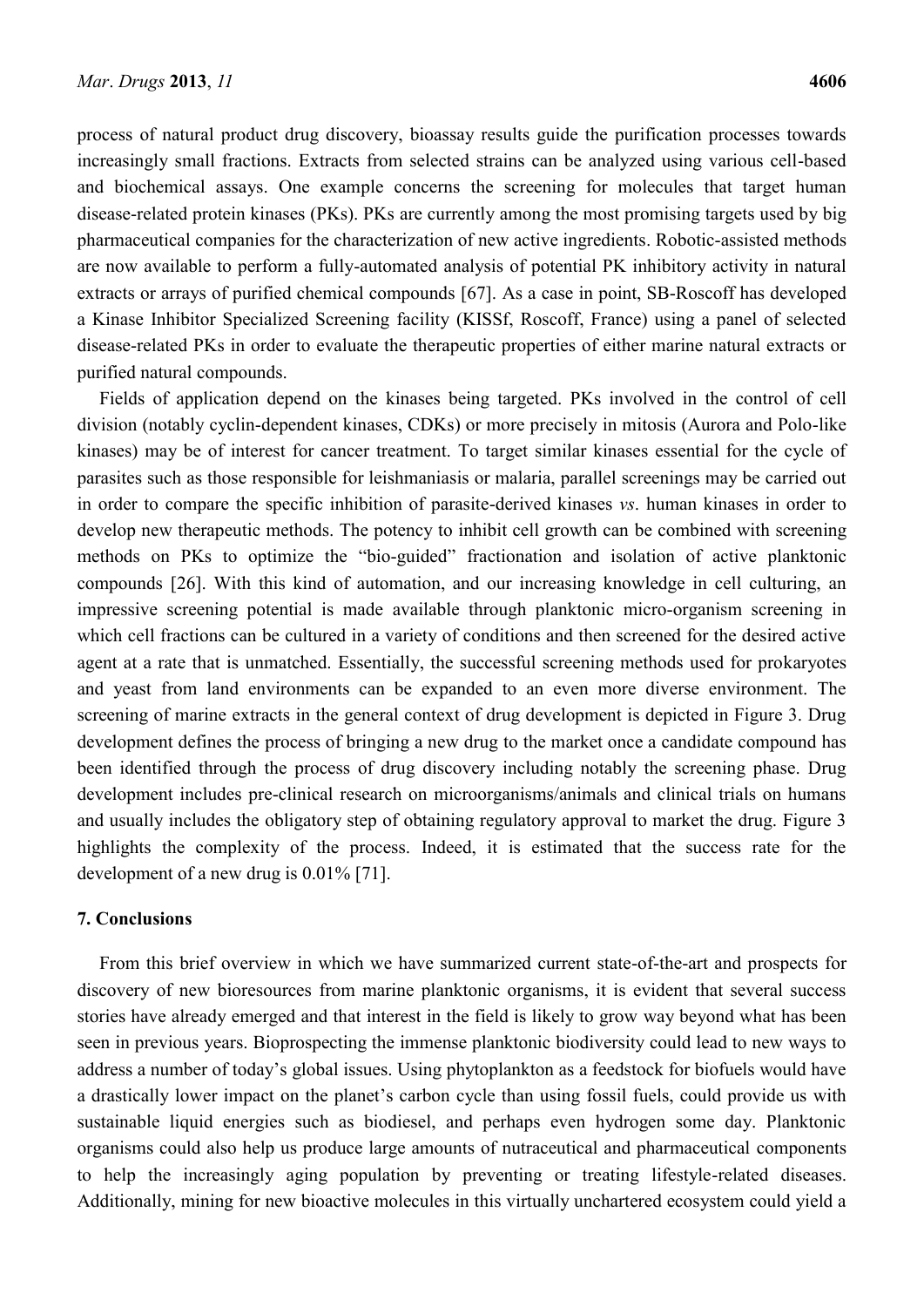variety of pharmaceutical components that would feed a nearly dry antibiotic pipeline and help fight against the inevitable emergence of multi-drug resistant microbes.

Furthermore, this is also a significant moment of converging influences for the field. On the one hand, new technologies for DNA sequencing are driving organism and gene discovery from environmental samples at an unprecedented rate, as well as for the high-throughput screening for identification of compounds and/or extracts with bioactivities of commercial interest. On the other hand, planetary-scale research expeditions are harvesting samples from which new leads for drug discovery can arise. Notwithstanding, our ability to culture marine micro-organisms has not advanced to the same degree, and a legal framework for granting access and sharing of benefits from marine bioprospecting is yet to emerge. The immediate future holds great promise, particularly if these obstacles can be breached, and the best path forward will be through an enhanced two-way collaboration between researchers in the public and private sectors, as well as a more active exchange between scientists and legal authorities charged with establishing a workable basis for an equitable bioprospecting of the ocean.

## **Acknowledgments**

Work in our laboratories is funded by the ANR/Investissements d'Avenir program by means of the Oceanomics project (grant No. ANR-11-BTBR-0008). CB and CdV also acknowledge the EU Micro B3 project for financial support. CB additionally acknowledges funding from the ERC "Diatomite" and ANR "DiaDomOil" projects. CB thanks André Abreu for advice on governance issues; SR and SB thank Stéphane La Barre and Benoît Sérive for helpful discussions, as well as Cancéropôle Grand-Ouest and notably Sylvain Routier (axis: Natural sea products in cancer treatment) for continuing support. This article is contribution number 0010 of the *Tara*-Oceans Expedition 2009–2012.

## **Conflicts of Interest**

The authors declare no conflict of interest.

# **References**

- 1. Yach, D.; Hawkes, C.; Gould, L.; Hoffman, K.J. The global burden of chronic diseases: Overcoming impediments to prevention and control. *JAMA* **2004**, *291*, 2616–2622.
- 2. Shah, N.S.; Wright, A.; Bai, G.-H.; Barrera, L.; Boulahbal, F.; Martín-Casabona, N.; Drobniewski, F.; Gilpin, C.; Havelková, M.; Lepe, R.; *et al*. Worldwide emergence of extensively drug-resistant tuberculosis. *Emerg*. *Infect*. *Dis*. **2007**, *13*, 380–387.
- 3. Spellberg, B.; Bartlett, J.G.; Gilbert, D.N. The future of antibiotics and resistance. *N*. *Engl*. *J*. *Med*. **2013**, *368*, 299–302.
- 4. Guilbert, J.J. The world health report 2002—reducing risks, promoting healthy life. *Educ*. *Health (Abingdon)* **2003**, *16*, 230.
- 5. Wellington, E.M.; Boxall, A.B.; Cross, P.; Feil, E.J.; Gaze, W.H.; Hawkey, P.M.; Johnson-Rollings, A.S.; Jones, D.L.; Lee, N.M.; Otten, W.; *et al*. The role of the natural environment in the emergence of antibiotic resistance in Gram-negative bacteria. *Lancet Infect*. *Dis*. **2013**, *13*, 155–165.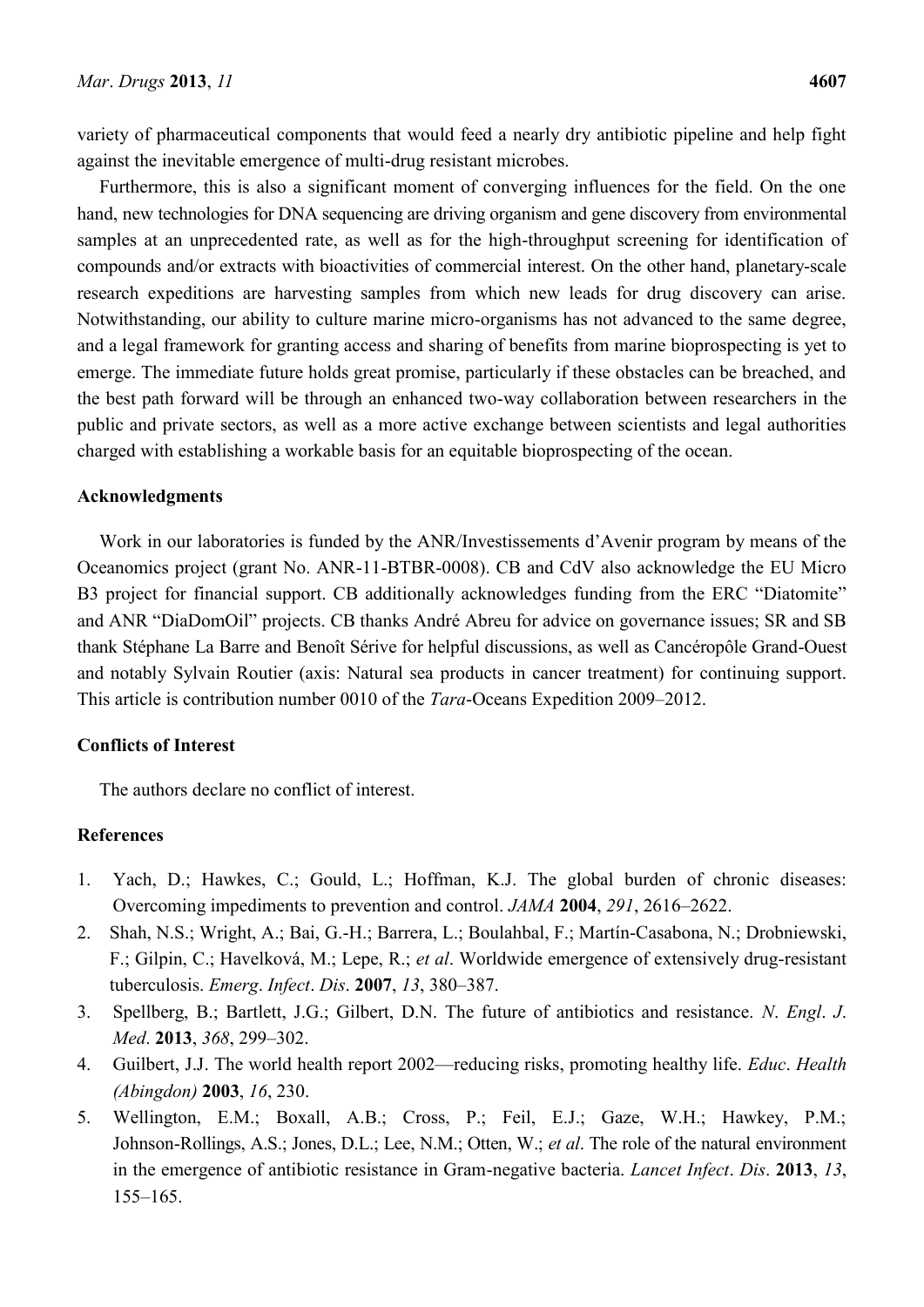- 6. Willett, W.C.; Koplan, J.P.; Nugent, R.; Dusenbury, C.; Puska, P.; Gaziano, T.A. Prevention of Chronic Disease by Means of Diet and Lifestyle Changes. In *Disease Control Priorities in Developing Countries*; Jamison, D.T., Breman, J.G., Measham, A.R., Alleyne, G., Claeson, M., Evans, D.B., Jha, P., Mills, A., Musgrove, P., Eds.; World Bank: Washington, DC, USA, 2006.
- 7. Peng, S.; Huang, J.; Sheehy, J.E.; Laza, R.C.; Visperas, R.M.; Zhong, X.; Centeno, G.S.; Khush, G.S.; Cassman, K.G. Rice yields decline with higher night temperature from global warming. *Proc*. *Natl*. *Acad*. *Sci*. *USA* **2004**, *101*, 9971–9975.
- 8. Lobell, D.B.; Schlenker, W.; Costa-Roberts, J. Climate trends and global crop production since 1980. *Science* **2011**, *333*, 616–620.
- 9. Falkowski, P. The once and future ocean. *Oceanography* **2009**, *22*, 246–251.
- 10. U.S. Energy Information Administration: Total Primary Energy Consumption 1990–2010. Available online: http://www.eia.gov/cfapps/ipdbproject/iedindex3.cfm?tid=44&pid=44&aid=2& cid=regions&syid=1990&eyid=2010&unit=QBTU (accessed 1 October 2013).
- 11. Cushman, G.T. *Guano and the Opening of the Pacific World: A Global Ecological History*; Cambridge University Press: Cambridge, NY, USA, 2012.
- 12. Bowler, C.; Karl, D.M.; Colwell, R.R. Microbial oceanography in a sea of opportunity. *Nature* **2009**, *459*, 180–184.
- 13. Motti, C.A.; Ettinger-Epstein, P.; Willis, R.H.; Tapiolas, D.M. ESI FTICR-MS analysis of larvae from the marine sponge *Luffariella variabilis*. *Mar*. *Drugs* **2010**, *8*, 190–199.
- 14. McClintock, J.B.; Vernon, J.D. Chemical defense in the eggs and embryos of antarctic sea stars (Echinodermata). *Mar*. *Biol*. **1990**, *105*, 491–495.
- 15. Lindquist, N.; Hay, M.E.; Fenical, W. Defense of ascidians and their conspicuous larvae: Adult *vs*. larval chemical defenses. *Ecol*. *Monogr*. **1992**, *62*, 547–568.
- 16. Cowart, J.D.; Fielman, K.T.; Woodin, S.A.; Lincoln, D.E. Halogenated metabolites in two marine polychaetes and their planktotrophic and lecithotrophic larvae. *Mar*. *Biol*. **2000**, *136*, 993–1002.
- 17. Lopanik, N.; Lindquist, N.; Targett, N. Potent cytotoxins produced by a microbial symbiont protect host larvae from predation. *Oecologia* **2004**, *139*, 131–139.
- 18. Rusch, D.B.; Halpern, A.L.; Sutton, G.; Heidelberg, K.B.; Williamson, S.; Yooseph, S.; Wu, D.; Eisen, J.A.; Hoffman, J.M.; Remington, K.; *et al*. The sorcerer II global ocean sampling expedition: Northwest Atlantic through Eastern Tropical Pacific. *PLoS Biol*. **2007**, *5*, e77.
- 19. Field, C.B. Primary production of the biosphere: Integrating terrestrial and oceanic components. *Science* **1998**, *281*, 237–240.
- 20. Ciferri, O. Spirulina, the edible microorganism. *Microbiol*. *Rev*. **1983**, *47*, 551–578.
- 21. Muller-Feuga, A. The role of microalgae in aqua culture: Situation and trends. *J*. *Appl*. *Phycol*. **2000**, *12*, 527–534.
- 22. Raposo, M.; de Morais, R.; Bernardo de Morais, A. Bioactivity and applications of sulphated polysaccharides from marine microalgae. *Mar*. *Drugs* **2013**, *11*, 233–252.
- 23. Rodolfi, L.; Chini Zittelli, G.; Bassi, N.; Padovani, G.; Biondi, N.; Bonini, G.; Tredici, M.R. Microalgae for oil: Strain selection, induction of lipid synthesis and outdoor mass cultivation in a low-cost photobioreactor. *Biotechnol*. *Bioeng*. **2009**, *102*, 100–112.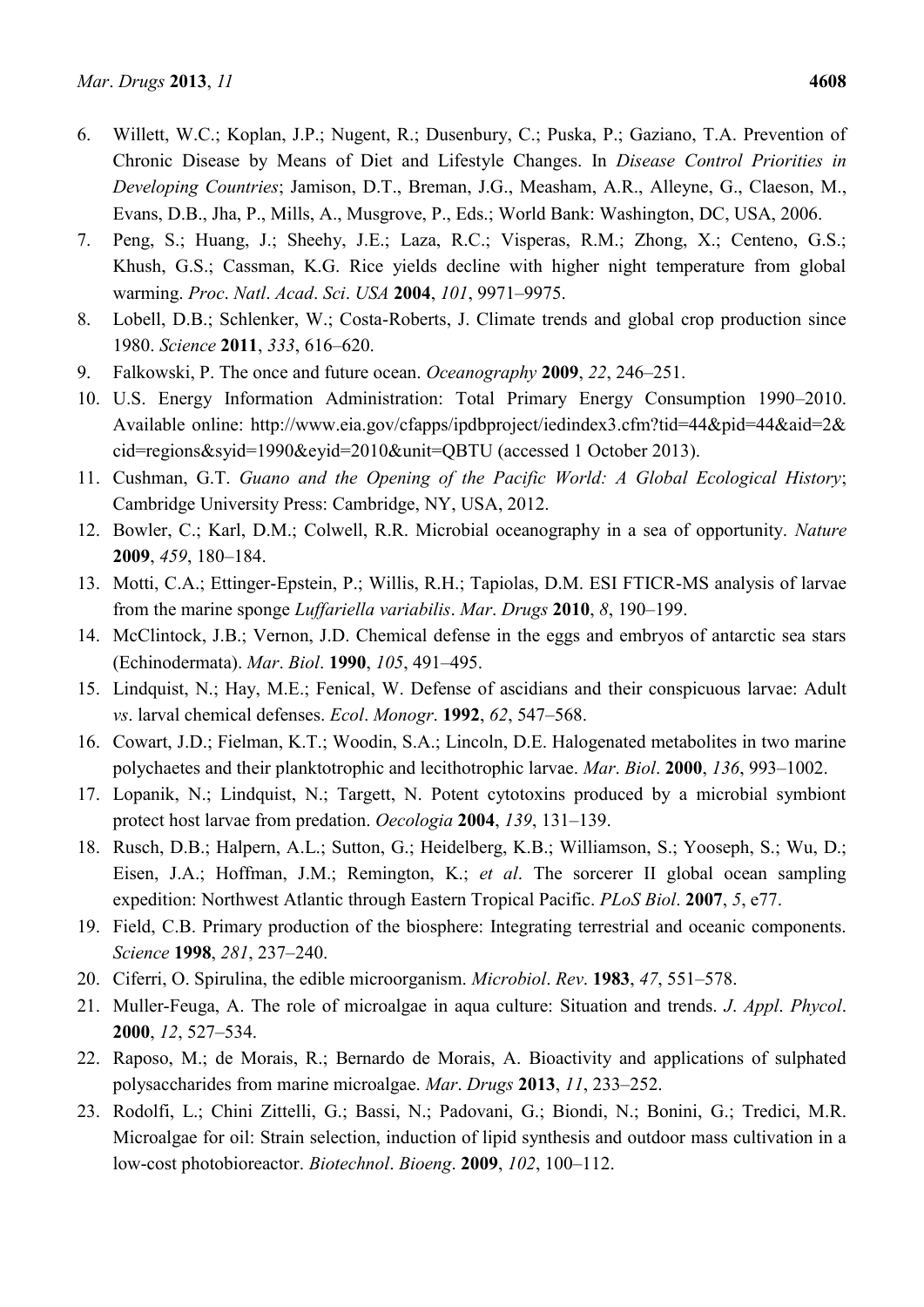- 24. Muto, M.; Fukuda, Y.; Nemoto, M.; Yoshino, T.; Matsunaga, T.; Tanaka, T. Establishment of a genetic transformation system for the marine pennate diatom *Fistulifera* sp. strain JPCC DA0580—a high triglyceride producer. *Mar*. *Biotechnol*. **2013**, *15*, 48–55.
- 25. Blunt, J.W.; Copp, B.R.; Keyzers, R.A.; Munro, M.H.G.; Prinsep, M.R. Marine natural products. *Nat*. *Prod*. *Rep*. **2012**, *29*, 144–222.
- 26. Pasquet, V.; Morisset, P.; Ihammouine, S.; Chepied, A.; Aumailley, L.; Berard, J.-B.; Serive, B.; Kaas, R.; Lanneluc, I.; Thiery, V.; *et al*. Antiproliferative activity of violaxanthin isolated from bioguided fractionation of *Dunaliella tertiolecta* extracts. *Mar*. *Drugs* **2011**, *9*, 819–831.
- 27. Sainis, I.; Fokas, D.; Vareli, K.; Tzakos, A.G.; Kounnis, V.; Briasoulis, E. Cyanobacterial cyclopeptides as lead compounds to novel targeted cancer drugs. *Mar*. *Drugs* **2010**, *8*, 629–657.
- 28. Ramsdell, J.S. The molecular and integrative basis to domoic acid toxicity. In *Phycotoxins: Chemistry and Biochemistry*; Botana, L.M., Ed.; Blackwell Publishing: Ames, IA, USA, 2007; pp. 223–250.
- 29. Moreau, D.; Tomasoni, C.; Jacquot, C.; Kaas, R.; Le Guedes, R.; Cadoret, J.-P.; Muller-Feuga, A.; Kontiza, I.; Vagias, C.; Roussis, V.; *et al*. Cultivated microalgae and the carotenoid fucoxanthin from Odontella aurita as potent anti-proliferative agents in bronchopulmonary and epithelial cell lines. *Environ*. *Toxicol*. *Pharmacol*. **2006**, *22*, 97–103.
- 30. Dambek, M.; Eilers, U.; Breitenbach, J.; Steiger, S.; Büchel, C.; Sandmann, G. Biosynthesis of fucoxanthin and diadinoxanthin and function of initial pathway genes in *Phaeodactylum tricornutum*. *J*. *Exp*. *Bot*. **2012**, *63*, 5607–5612.
- 31. D'Orazio, N.; Gemello, E.; Gammone, M.A.; de Girolamo, M.; Ficoneri, C.; Riccioni, G. Fucoxantin: A treasure from the sea. *Mar*. *Drugs* **2012**, *10*, 604–616.
- 32. Hamilton-Miller, J.M.T. Development of the semi-synthetic penicillins and cephalosporins. *Int*. *J*. *Antimicrob*. *Agents* **2008**, *31*, 189–192.
- 33. De Petrocellis, L.; Orlando, P.; Gavagnin, M.; Ventriglia, M.; Cimino, G.; Di Marzo, V. Novel diterpenoid diacylglycerols from marine molluscs: Potent morphogens and protein kinase C activators. *Experientia* **1996**, *52*, 874–877.
- 34. Eom, S.-H.; Kim, Y.-M.; Kim, S.-K. Antimicrobial effect of phlorotannins from marine brown algae. *Food Chem*. *Toxicol*. **2012**, *50*, 3251–3255.
- 35. Saiki, R.K.; Gelfand, D.H.; Stoffel, S.; Scharf, S.J.; Higuchi, R.; Horn, G.T.; Mullis, K.B.; Erlich, H.A. Primer-directed enzymatic amplification of DNA with a thermostable DNA polymerase. *Science* **1988**, *239*, 487–491.
- 36. Bulteau, A.-L.; Moreau, M.; Saunois, A.; Nizard, C.; Friguet, B. Algae extract-mediated stimulation and protection of proteasome activity within human keratinocytes exposed to UVA and UVB irradiation. *Antioxid*. *Redox Signal*. **2006**, *8*, 136–143.
- 37. Caron, D.A.; Countway, P.D.; Jones, A.C.; Kim, D.Y.; Schnetzer, A. Marine protistan diversity. *Annu*. *Rev*. *Mar*. *Sci*. **2012**, *4*, 467–493.
- 38. Andersen, R.A. *Algal Culturing Techniques*; Elsevier/Academic Press: Burlington, MA, USA, 2005.
- 39. National Center for Marine Algae and Microbiotia. Available online: https://ncma.bigelow.org/ (accessed on 1 October 2013).
- 40. Culture Collection of Algae and Protozoa. Available online: http://www.ccap.ac.uk/ (accessed on 1 October 2013).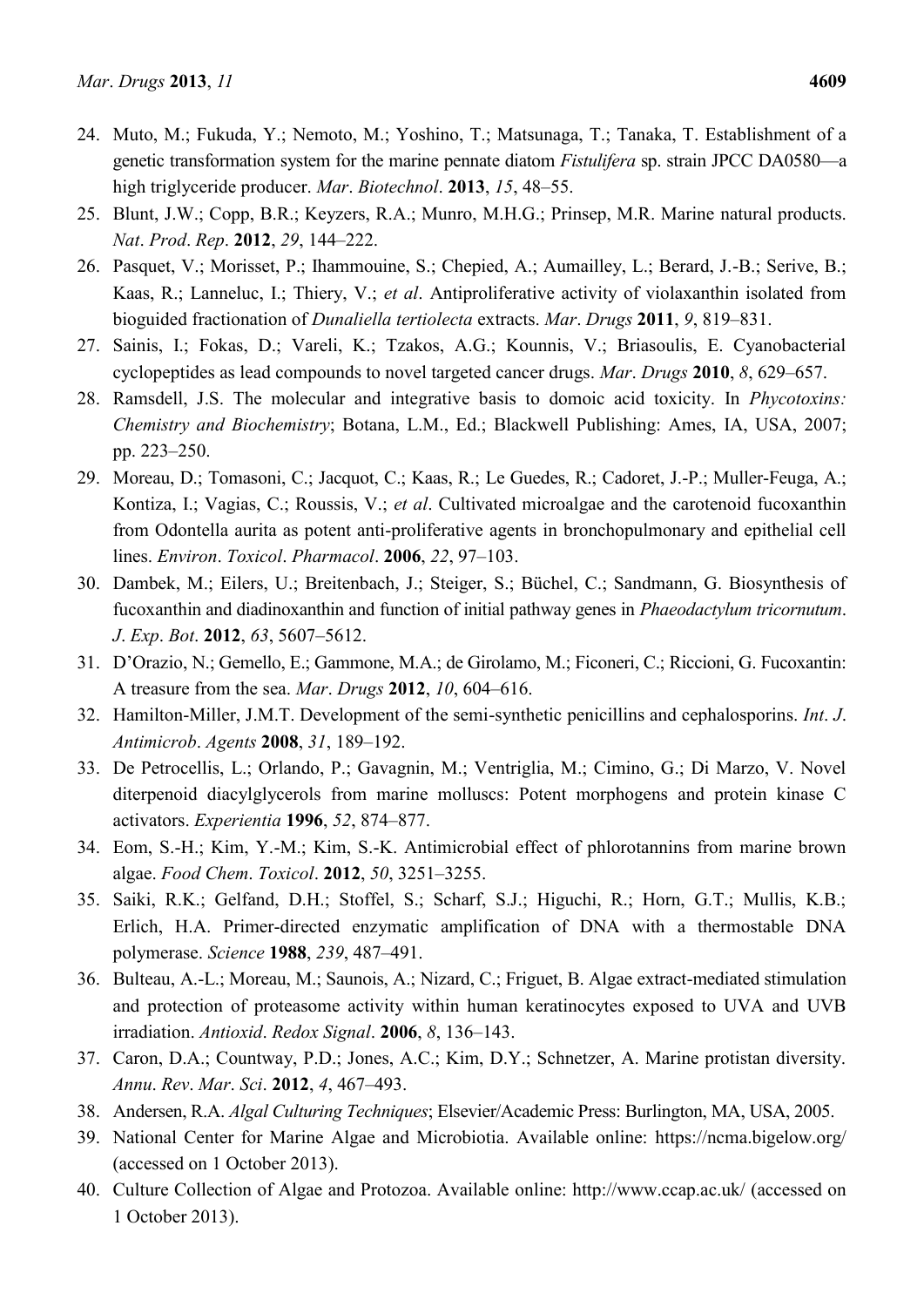- 41. Roscoff Culture Collection. Available online: http://www.sb-roscoff.fr/Phyto/RCC/ (accessed on 1 October 2013).
- 42. Microbial Culture Collection. Available online: http://mcc.nies.go.jp/ (accessed on 1 October 2013).
- 43. Australian National Algae Culture Collection. Available online: http://www.csiro.au/ Organisation-Structure/National-Facilities/Australian-National-Algae-Culture-Collection (accessed on 1 October 2013).
- 44. Probert, I.; Houdan, A. The Laboratory Culture of Coccolithophores. In *Coccolithophores*; Thierstein, H.R., Young, J.R., Eds.; Springer Berlin Heidelberg: Berlin, Germany, 2004; pp. 217–249.
- 45. Marine Microorganisms: Cultivation Methods for Improving their Biotechnological Applications. Available online: http://www.macumbaproject.eu/ (accessed on 1 October 2013).
- 46. Dent, R.M.; Haglund, C.M.; Chin, B.L.; Kobayashi, M.C.; Niyogi, K.K. Functional genomics of eukaryotic photosynthesis using insertional mutagenesis of *Chlamydomonas reinhardtii*. *Plant Physiol*. **2005**, *137*, 545–556.
- 47. De Riso, V.; Raniello, R.; Maumus, F.; Rogato, A.; Bowler, C.; Falciatore, A. Gene silencing in the marine diatom *Phaeodactylum tricornutum*. *Nucleic Acids Res*. **2009**, *37*, e96.
- 48. Van Ooijen, G.; Knox, K.; Kis, K.; Bouget, F.-Y.; Millar, A.J. Genomic transformation of the picoeukaryote *Ostreococcus tauri*. *J. Vis. Exp.* **2012**, *65*, e4074.
- 49. Bhakuni, D.S.; Rawat, D.S. *Bioactive Marine Natural Products*; Springer: New York, NY, USA, 2005.
- 50. Postec, A.; Lesongeur, F.; Pignet, P.; Ollivier, B.; Querellou, J.; Godfroy, A. Continuous enrichment cultures: Insights into prokaryotic diversity and metabolic interactions in deep-sea vent chimneys. *Extremophiles* **2007**, *11*, 747–757.
- 51. Mora, C.; Tittensor, D.P.; Adl, S.; Simpson, A.G.B.; Worm, B. How many species are there on earth and in the ocean? *PLoS Biol*. **2011**, *9*, e1001127.
- 52. Appeltans, W.; Ahyong, S.T.; Anderson, G.; Angel, M.V.; Artois, T.; Bailly, N.; Bamber, R.; Barber, A.; Bartsch, I.; Berta, A.; *et al*. The magnitude of global marine species diversity. *Curr*. *Biol*. **2012**, *22*, 2189–2202.
- 53. Tara Oceans Science. Available online: http://www.embl.de/tara-oceans/start/index.html (accessed on 1 October 2013).
- 54. Karsenti, E.; Acinas, S.G.; Bork, P.; Bowler, C.; de Vargas, C.; Raes, J.; Sullivan, M.; Arendt, D.; Benzoni, F.; Claverie, J.-M.; *et al*. Tara Oceans Consortium A holistic approach to marine eco-systems biology. *PLoS Biol*. **2011**, *9*, e1001177.
- 55. Malaspina 2010. Available online: http://scientific.expedicionmalaspina.es/ (accessed on 1 October 2013).
- 56. Walsh, C.T. Polyketide and nonribosomal peptide antibiotics: Modularity and versatility. *Science* **2004**, *303*, 1805–1810.
- 57. Yang, Z.-K.; Niu, Y.-F.; Ma, Y.-H.; Xue, J.; Zhang, M.-H.; Yang, W.-D.; Liu, J.-S.; Lu, S.-H.; Guan, Y.; Li, H.-Y. Molecular and cellular mechanisms of neutral lipid accumulation in diatom following nitrogen deprivation. *Biotechnol*. *Biofuels* **2013**, *6*, 67.
- 58. Lauritano, C.; Borra, M.; Carotenuto, Y.; Biffali, E.; Miralto, A.; Procaccini, G.; Ianora, A. Molecular evidence of the toxic effects of diatom diets on gene expression patterns in copepods. *PLoS One* **2011**, *6*, e26850.